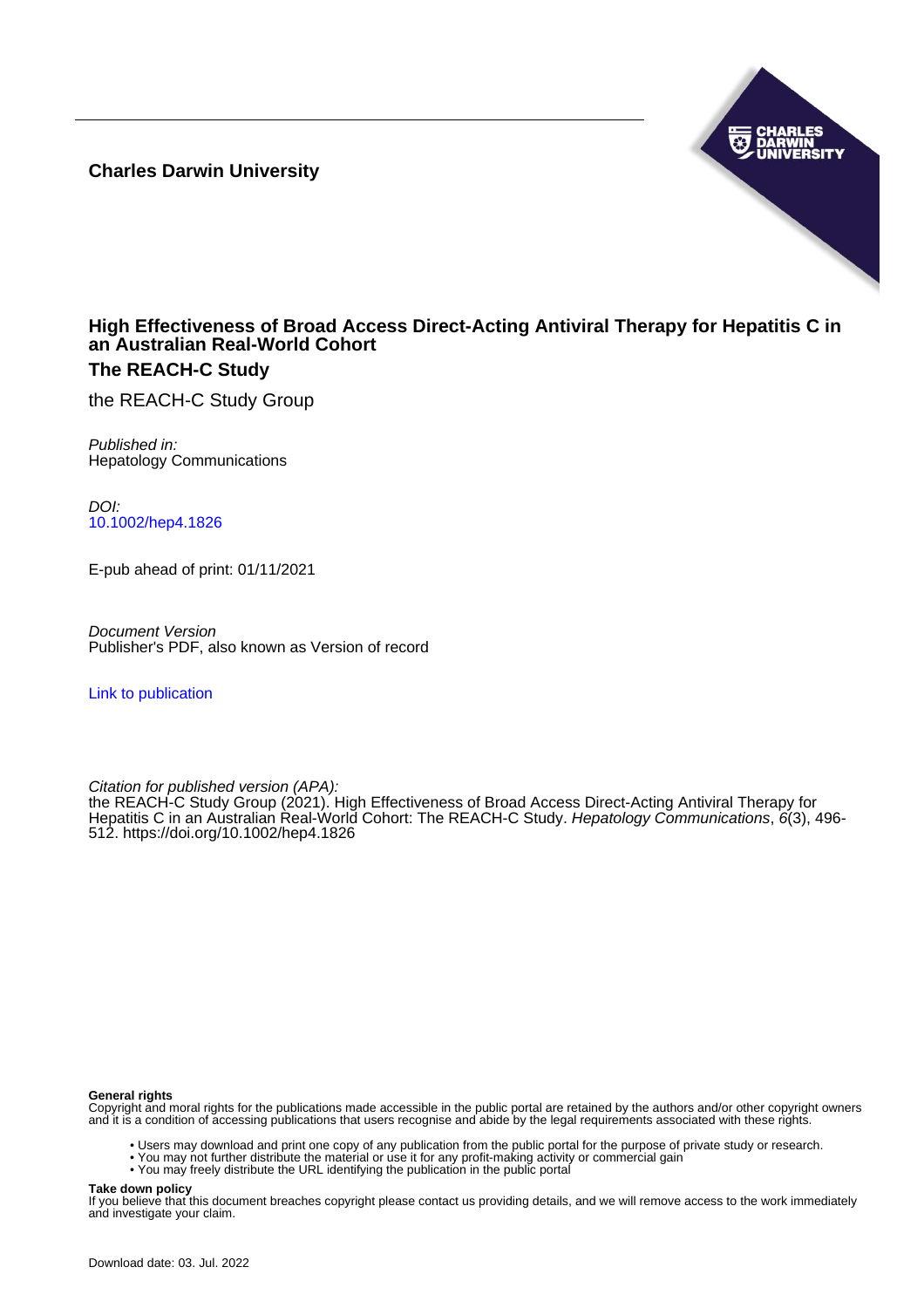# **High Effectiveness of Broad Access Direct-Acting Antiviral Therapy for Hepatitis C in an Australian Real-World Cohort: The REACH-C Study**

Jasmi[n](https://orcid.org/0000-0001-8043-0200)e Yee  $\blacksquare$  , I Joanne M. Carson  $\blacksquare$  , I Behzad Hajarizadeh, I Joshua [Hans](https://orcid.org/0000-0001-9444-0186)on, <sup>1,2</sup> James O'Beirne, <sup>3</sup> David Iser, <sup>4</sup> Ph[illip](https://orcid.org/0000-0002-4741-2622) Read, 5 Anne Balcomb, <sup>6</sup> Joseph S. Doyle,<sup>7,8</sup> Jane Davies,<sup>9,10</sup> Marianne Martinello  $\bullet$ ,<sup>1,11,12</sup> Philiipa Marks,<sup>1</sup> Gregory J. Dore  $\bullet$ ,<sup>1,12</sup> **Gail V. Matthews,1,12 and the REACH-C Study Group**

**Australia was one of the first countries with unrestricted access to government subsidized direct-acting antiviral (DAA) therapy for adults with chronic hepatitis C virus. This study assessed real-world DAA treatment outcomes across a diverse range of Australian clinical services and evaluated factors associated with successful treatment and loss to follow-up. Real-world Effectiveness of Antiviral therapy in Chronic Hepatitis C (REACH-C) consisted a national observational cohort of 96 clinical services including specialist clinics and less traditional settings such as general practice. Data were obtained on consecutive individuals who commenced DAAs from March 2016 to June 2019. Effectiveness was assessed by sustained virological response ≥12 weeks following treatment (SVR) using intention-to-treat (ITT) and per-protocol (PP) analyses. Within REACH-C, 10,843 individuals initiated DAAs (male 69%; ≥50 years 52%; cirrhosis 22%). SVR data were available in 85% (9,174 of 10,843). SVR was 81% (8,750 of 10,843) by ITT and 95% (8,750 of 9,174) by PP. High SVR (≥92%) was observed across all service types and participant characteristics. Male gender (adjusted odds ratio [aOR] 0.56, 95% confidence interval [CI] 0.43-0.72), cirrhosis (aOR 0.52, 95% CI 0.41-0.64), recent injecting drug use (IDU; aOR 0.64, 95% CI 0.46-0.91) and previous DAA treatment (aOR 0.50, 95% CI 0.28-0.90) decreased the likelihood of achieving SVR. Multiple factors modified the likelihood of loss to follow-up including IDU ± opioid agonist therapy (OAT; IDU only: aOR 1.75, 95% CI 1.44-2.11; IDU + OAT: aOR 1.39, 95% CI 1.11-1.74; OAT only, aOR 1.36; 95% CI 1.13-1.68) and age (aOR 0.97, 95% CI 0.97-0.98).** *Conclusion:* **Treatment response was high in a diverse population and through a broad range of services following universal access to DAA therapy. Loss to follow-up presents a real-world challenge. Younger people who inject drugs were more likely to disengage from care, requiring innovative strategies to retain them in follow-up. (***Hepatology Communications* **2022;6:496-512).**

Direct-acting antiviral (DAA) agents for hepatitis C virus (HCV) infection have revolutionized the assessment and management of individuals living with HCV. In the era of hepatitis C virus (HCV) infection have revolutionized the assessment and manageinterferon-based therapy, treatment uptake was low due to toxicity and suboptimal efficacy.<sup>(1)</sup> Many people with HCV were unable to access treatment due to psychiatric disease, drug and alcohol use, advanced liver disease,

*Abbreviations: aOR, adjusted odds ratio; CI, confidence interval; DAA, direct-acting antiviral; HCV, hepatitis C virus; HIV, human immunodeficiency virus; IDU, injecting drug use; IQR, interquartile range; ITT, intention-to-treat; OAT, opioid agonist therapy; PBS, pharmaceutical benefits scheme; PP, per-protocol; REACH-C, Real-world Effectiveness of Antiviral therapy in Chronic Hepatitis C; SVR, sustained virological response.*

*Received April 26, 2021; accepted August 24, 2021.*

*Additional Supporting Information may be found at onlinelibrary.wiley.com/doi/10.1002/hep4.1826/suppinfo. Supported by the Australian Government Department of Health and Ageing.*

*© 2021 The Authors. Hepatology Communications published by Wiley Periodicals LLC on behalf of American Association for the Study of Liver Diseases. This is an open access article under the terms of the [Creative Commons Attribution-NonCommercial-NoDerivs](http://creativecommons.org/licenses/by-nc-nd/4.0/) License, which permits use and distribution in any medium, provided the original work is properly cited, the use is non-commercial and no modifications or adaptations are made.*

*View this article online at wileyonlinelibrary.com. DOI 10.1002/hep4.1826*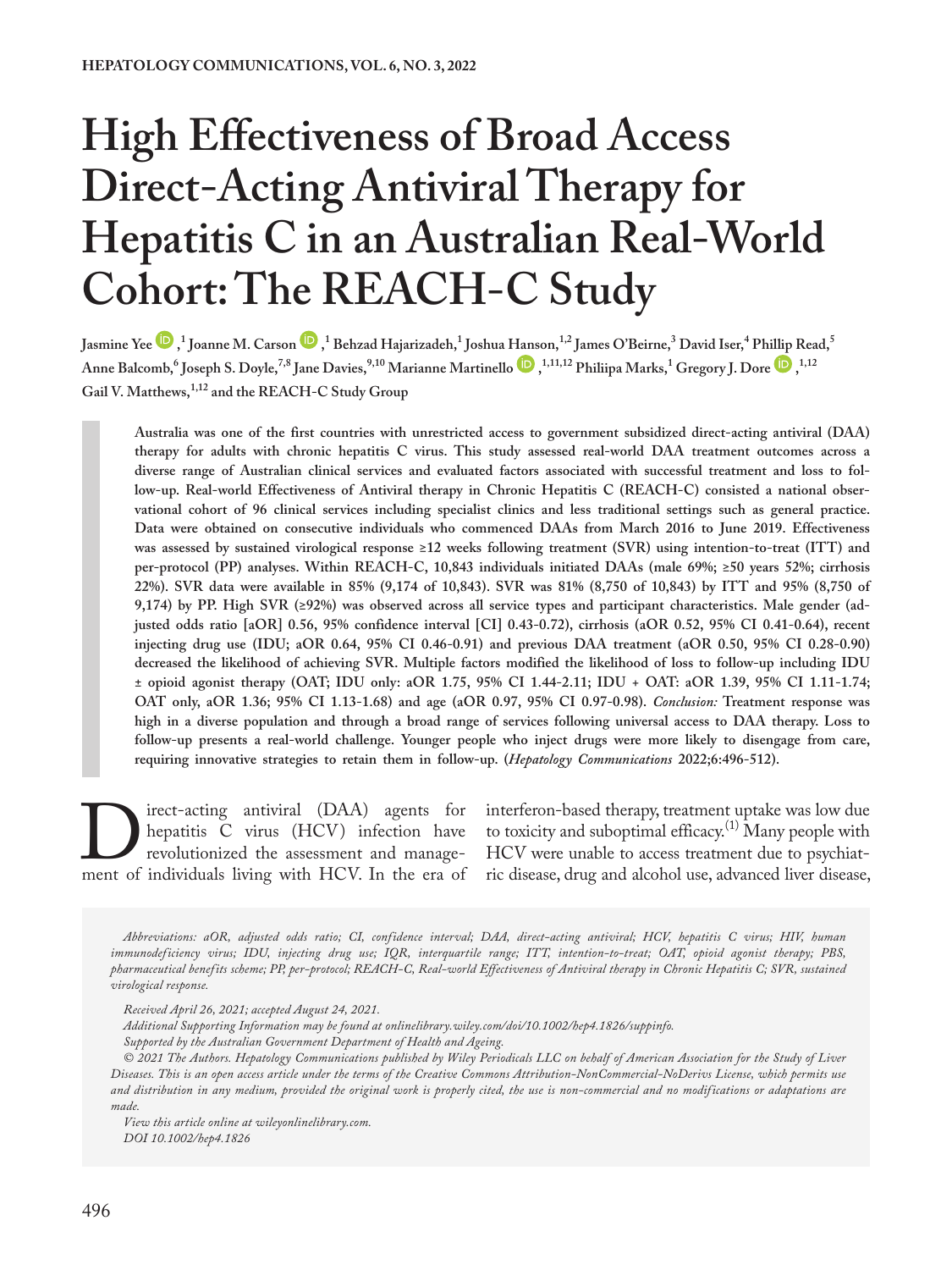or other comorbidities.<sup>(2)</sup> In addition, prescription of interferon-based treatment was generally limited to gastroenterologists, hepatologists, and infectious diseases physicians within specialist tertiary clinics.

In March 2016, Australia became one of the first countries globally to provide unrestricted access to government-subsidized DAA therapy for adults living with chronic HCV, driving progress toward HCV elimination. Key features of the subsidized program include no restrictions on liver disease stage or drug and alcohol use.<sup>(3)</sup> Prescribing of DAAs is also permitted by any registered medical practitioner, including general practitioners, although specialist approval is required for new prescribers. Diagnostic testing, available at no cost to the consumer, is recommended for any individual with exposure risk or HCV-related disease symptoms.<sup>(4)</sup> As most prevalent HCV infections (≥80%) in Australia are among people with a history of injecting drug use, screening efforts remain focused on this population.<sup>(4,5)</sup> The broadening of treatment eligibility and prescribing rights facilitated an unprecedented rise in HCV treatment initiations, from 4,740 during 2015 to 32,560 during 2016.<sup>(3)</sup>

While high rates of treatment scale-up have been observed across North America and Europe, access to treatment has often been restricted by liver disease stage, ongoing substance use, and/or requirement for specialist initiation.(3) The ease of access in Australia, coupled with low toxicity and high efficacy of DAAs, has resulted in many prescriptions occurring outside traditional treatment settings. During the first 2 years of universal access, 38% of individuals received their prescription from a

nonspecialist.<sup>(3)</sup> Consequently, significant uptake has been observed in marginalized populations who traditionally encounter barriers engaging in specialist HCV services, including people who inject drugs and prisoners.<sup>(6)</sup>

With sustained virological response (SVR) consistently above 90% in clinical trials,  $(7,8)$  emerging data from real-world cohorts demonstrate equally impressive efficacy in clinical practice.<sup>(9)</sup> This includes settings with unrestricted access to DAAs such as Australia and Georgia; however, these generally report on select jurisdictions,  $(10-12)$  service types,  $(13-16)$ or treatment regimens.<sup>(17)</sup> Loss to follow-up within these diverse cohorts varies from 4% to  $33\%$ ,  $(11,13,15,17)$ highlighting a challenge with engaging individuals in posttreatment care. The evaluation of real-world treatment outcomes and understanding characteristics of individuals who do not return for follow-up in the Australian context is critical to guide future development and implementation of HCV services.

The primary aim of this analysis was to assess realworld DAA treatment outcomes across a diverse range of Australian clinical services. This analysis also aimed to evaluate factors associated with successful HCV treatment and loss to follow-up following treatment initiation.

# **Participants and Methods STUDY DESIGN AND SETTING**

The Real-world Effectiveness of Antiviral therapy in Chronic Hepatitis C (REACH-C) study consisted

*Potential conflict of interest: Iser advises and is on the speakers' bureau of AbbVie, Gilead Sciences, and MSD. Read is on the speakers' bureau of and received grants from Gilead Sciences. He is on the speakers' bureau of AbbVie. Dore received grants from Gilead Sciences and AbbVie. Doyle consults for and received grants from Gilead Sciences and AbbVie. He received grants from Merck. Matthews received grants from Gilead Sciences and AbbVie.*

#### **ARTICLE INFORMATION:**

**From the <sup>1</sup> The Kirby Institute, UNSW Australia, Sydney, NSW, Australia; <sup>2</sup> Cairns Hospital, Cairns, QLD, Australia; <sup>3</sup> Sunshine Coast University Hospital, Sunshine Coast, QLD, Australia; <sup>4</sup> Scope Gastroenterology, Melbourne, VIC, Australia; <sup>5</sup> Kirketon Road Centre, Sydney, NSW, Australia; <sup>6</sup> Prince Street Medical, Orange, Australia; <sup>7</sup> Burnet Institute, Melbourne, VIC, Australia; <sup>8</sup> The Alfred**  and Monash University, Department of Infectious Diseases, Melbourne, VIC, Australia; <sup>9</sup>Royal Darwin Hospital, Darwin, Australia;<br><sup>10</sup>Menzies School of Health Research, Darwin, Australia; <sup>11</sup>Blacktown Mount Druitt Hospita **Vincent's Hospital, Sydney, NSW, Australia.**

#### **ADDRESS CORRESPONDENCE AND REPRINT REQUESTS TO:**

**Gail Matthews, Ph.D. The Kirby Institute, University of New South Wales Sydney Wallace Wurth Building** 

**New South Wales, 2052, Australia E-mail: [gmatthews@kirby.unsw.edu.au](mailto:gmatthews@kirby.unsw.edu.au) Tel.: +61-2-9385-0877**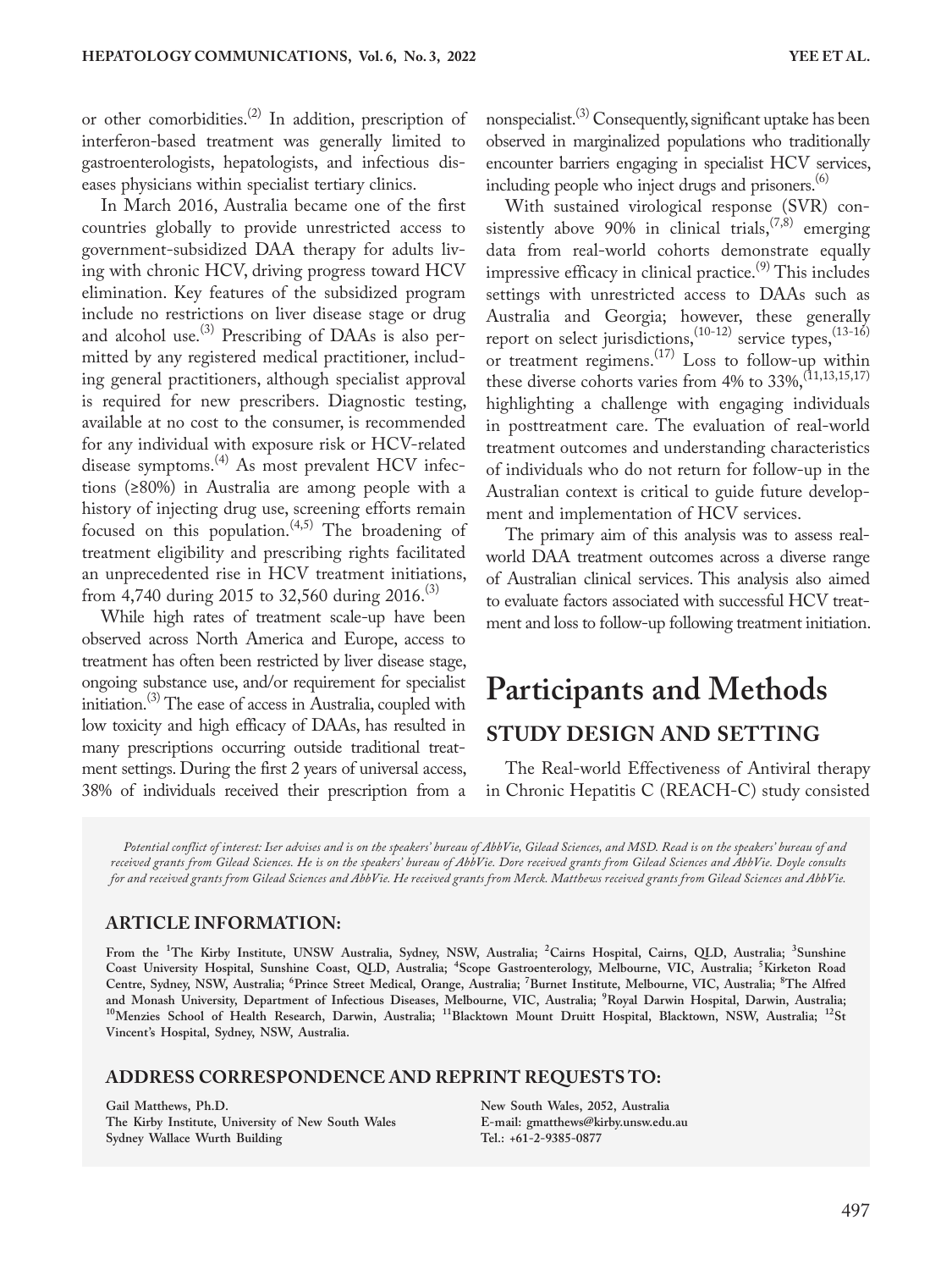of an observational cohort from an Australian network of 96 diverse clinical services delivered through 33 centers (Supporting Table S1). Services were located across all Australian states and territories, including metropolitan and rural areas. Types of clinical services included specialist liver clinics, general practice, sexual health services, community health clinics, drug and alcohol centers, prisons, telehealth, outreach, Aboriginal and Torres Strait Islander (hereafter referred to as indigenous) health services, and mental health services.

### **PARTICIPANTS**

Data on consecutive patients within the network commencing Australian Government subsidized DAA therapy, through the Pharmaceutical Benefits Scheme (PBS), for chronic HCV infection between March 1, 2016, and June 30, 2019, was collected. Five DAA regimens were initially PBS-listed on March 1, 2016, with other regimens subsequently approved (Supporting Table S2). To receive PBS-subsidized treatment during this period, individuals must have been at least 18 years of age and have met the eligibility criteria outlined in the General Statement for Drugs for the Treatment of Hepatitis  $C^{(18)}$ .

There were no additional eligibility requirements for REACH-C and no exclusion criteria. The choice of regimen and duration of treatment was at the discretion of the treating clinician, as individuals were treated as part of routine care.

The individuals in REACH-C were followed as per local procedures of each clinical service, all of which attempted to facilitate HCV-RNA testing at least 12 weeks following treatment. For individuals who did not return for follow-up, extensive efforts were made by clinic staff to facilitate testing. Strategies included communication via phone, mail, email and SMS, contact with family and friends, mailing pathology forms, liaising with other health services, organizing patient transport, and opportunistic testing. Individuals could be followed up for treatment outcome data, regardless of treatment commencement date, until the study ended.

# **VARIABLES**

Data on all consecutive individuals initiating DAAs at each service were collected at treatment initiation

and at SVR assessment through a combination of retrospective and prospective means (primarily review of medical records or clinic databases). Data variables captured at treatment initiation included demographics (gender, age, indigenous identification), recent injecting drug use (IDU; within prior 6 months), clinical characteristics (HCV genotype, human immunodeficiency virus [HIV] status, hepatitis B virus surface antigen status, cirrhosis status (defined by FibroScan or aspartate aminotransferase–to–platelet ratio index), median liver stiffness measurement by transient elastography (FibroScan), HCV treatment history, current opioid agonist therapy (OAT)), treatment setting (service attended and prescriber type), and prescribed treatment (regimen, duration, and date of initiation). Treatment outcome data (SVR result and reason for not achieving SVR [if applicable]) were collected until June 30, 2020.

Effectiveness of treatment was determined by the proportion of individuals who achieved SVR, defined as undetectable HCV RNA at least 12 weeks after treatment. Virologic failure was defined as detectable HCV RNA at 12 weeks following treatment with exclusion of reinfection. Reinfection was classified as detectable HCV RNA at SVR assessment with an HCV strain distinct from the primary infecting strain (identified by posttreatment genotype switch or sequencing). Participants were classified as being lost to follow-up if they had an unknown SVR due to no documented HCV RNA test at least 12 weeks after treatment (not attending clinic for follow-up testing or death).

## **STATISTICAL ANALYSIS**

Categorical parameters were summarized as number and proportion. Continuous variables were summarized by either mean and SD or median and interquartile range (IQR), as appropriate.

Analysis of treatment outcomes used two approaches:

- 1. Per protocol (PP): included individuals who commenced DAA treatment and underwent assessment for virological response at least 12 weeks after treatment; and
- 2. Intention-to-treat (ITT): included all individuals who commenced DAA treatment, including those who were lost to follow-up during or following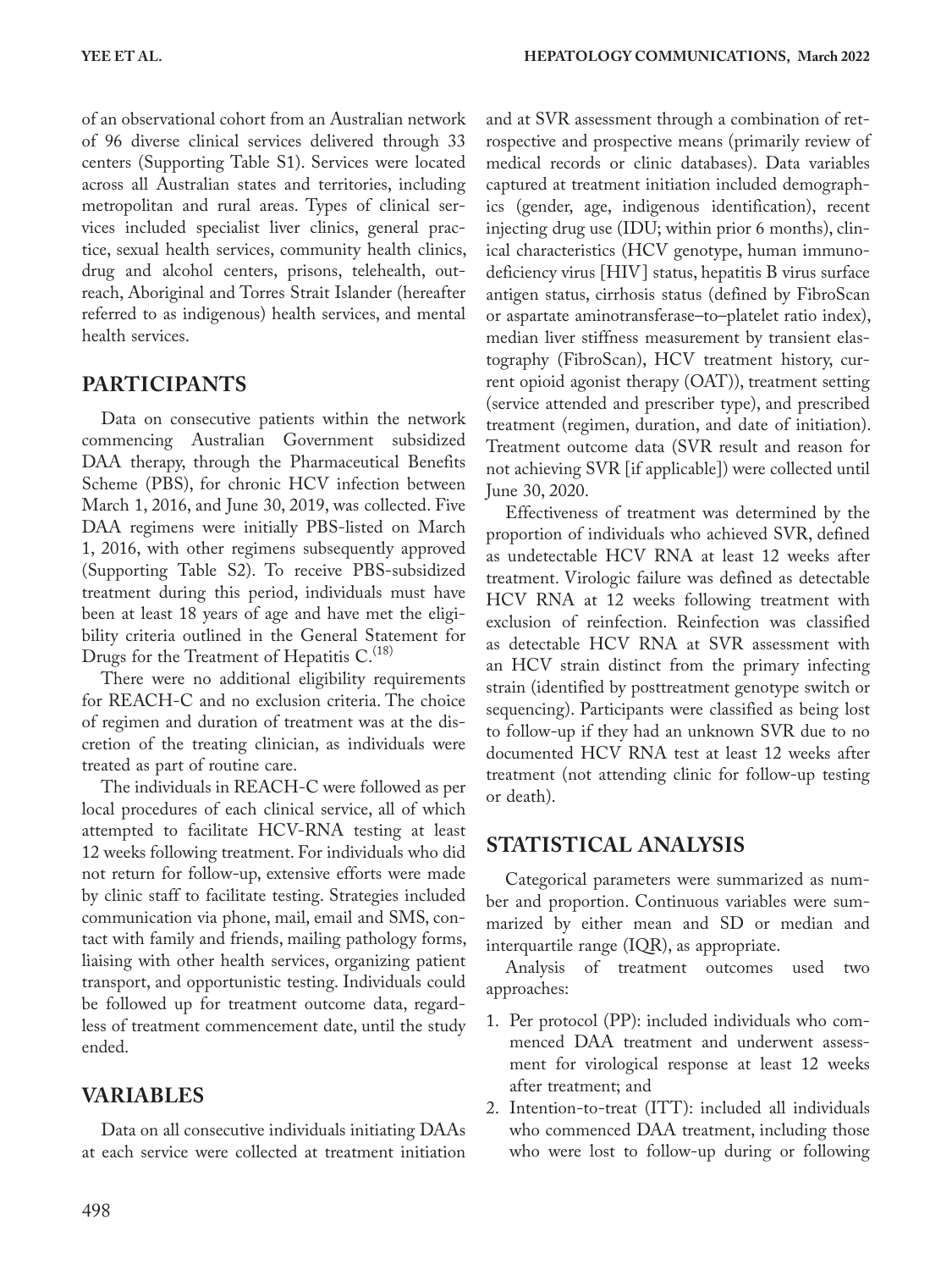treatment, died, or with an unknown SVR (assessed as not achieving SVR).

Logistic regression analysis was used to identify factors associated with SVR (PP population) and loss to follow-up (ITT population). Potential predictors were determined *a priori* and included demographic (age, gender, and indigenous identification), clinical (prior HCV treatment, cirrhosis, HIV status, and current OAT), behavioral (recent IDU), type of service initiating treatment, and year of treatment initiation. The adjusted multivariate logistic regression models included variables with  $P \le 0.2$  in unadjusted analysis. All statistical tests were two-sided with a significance level of *P* < 0.05.

To account for potential unmeasured confounders introduced by clinics initiating HCV treatment, the logistic regression model for loss to follow-up were adjusted for intraclass correlation, considering each clinical service as a class. Analysis was performed using STATA (version 14.0; Stata Corporation, College Station, TX).

#### **ETHICAL APPROVAL**

Ethical approval for the REACH-C study was obtained from St. Vincent's Hospital Sydney Human Research Ethics Committee (HREC/16/SVH/223), Aboriginal Health and Medical Research Council (1280/17), Northern Territory Department of Health and Menzies School of Health Research Human Research Ethics Committee (2018-3118), Central Australian Human Research Ethics Committee (CA-18-3172), Western Australian Aboriginal Health Ethics Committee, Kimberley Aboriginal Health Planning Forum (2018-008), and Tasmanian Health and Medical Research Ethics Committee (H0017728). Further approvals at local health district levels were acquired for public sites. As this was an audit study, individual consent was not required.

# **Results**

#### **BASELINE CHARACTERISTICS**

From March 1, 2016, to June 30, 2019, 10,843 individuals commenced DAA therapy within the REACH-C network (Table 1). This represents 14% (10,849/76,830) of individuals estimated to have initiated baseline DAA therapy through the Australian PBS scheme.<sup>(19)</sup> Most were male (69%) and HCV genotype 1 (53%) or genotype 3 (40%). Cirrhosis was reported in 22%, HIV coinfection in 4%, and IDU ± OAT in 16%. Age at commencement of DAA therapy ranged from 18 to 93 years, with a median of 52 years ( $IQR = 42-58$ ).

Treatment was most commonly initiated through specialist liver clinics (53%), general practice (19%), or community health clinics (9%). DAAs were primarily prescribed by gastroenterologists/hepatologists (38%), infectious disease physicians (25%), and general practitioners (24%). Specialists, inclusive of gastroenterologists/hepatologists and infectious disease physicians, initiated treatment in a higher proportion with cirrhosis (27%) compared with general practitioners (10%) (Table 2).

When comparing treatment initiations from March 2016 to June 2019, there was a decline over time in the proportion of individuals initiated by specialists (80% vs. 42%). The proportion receiving prescriptions from a general practitioner increased from 12% in March 2016 to 27% in June 2019.

The proportion of treatment initiations in people aged ≥50 years declined over time, from 59% in 2016 to 44% in 2019 (Table 3)  $\pm$  OAT. Initiations by gender remained stable over time, with 69% male in 2016 compared with 71% in 2019. From 2016 to 2019, there was an increase in the proportion initiated in prison (4% vs. 10%).

The most commonly prescribed regimen was sofosbuvir/ledipasvir (39%), followed by sofosbuvir + daclatasvir (28%). Prescribing patterns evolved with the introduction of additional regimens to the PBS. The proportion of individuals prescribed sofosbuvir/ ledipasvir declined from 53% in March 2016 to 10% by June 2019. In June 2019, sofosbuvir/velpatasvir (44%) and glecaprevir/pibrentasvir (40%) were the most commonly prescribed regimens.

### **OVERALL TREATMENT OUTCOMES**

Virological data at or following 12 weeks following treatment were available for 9,174 of 10,843 individuals (85%) (Fig. 1). Reasons for missing data included death (79 of 1,669) and not attending for follow-up testing (1,600 of 1,669).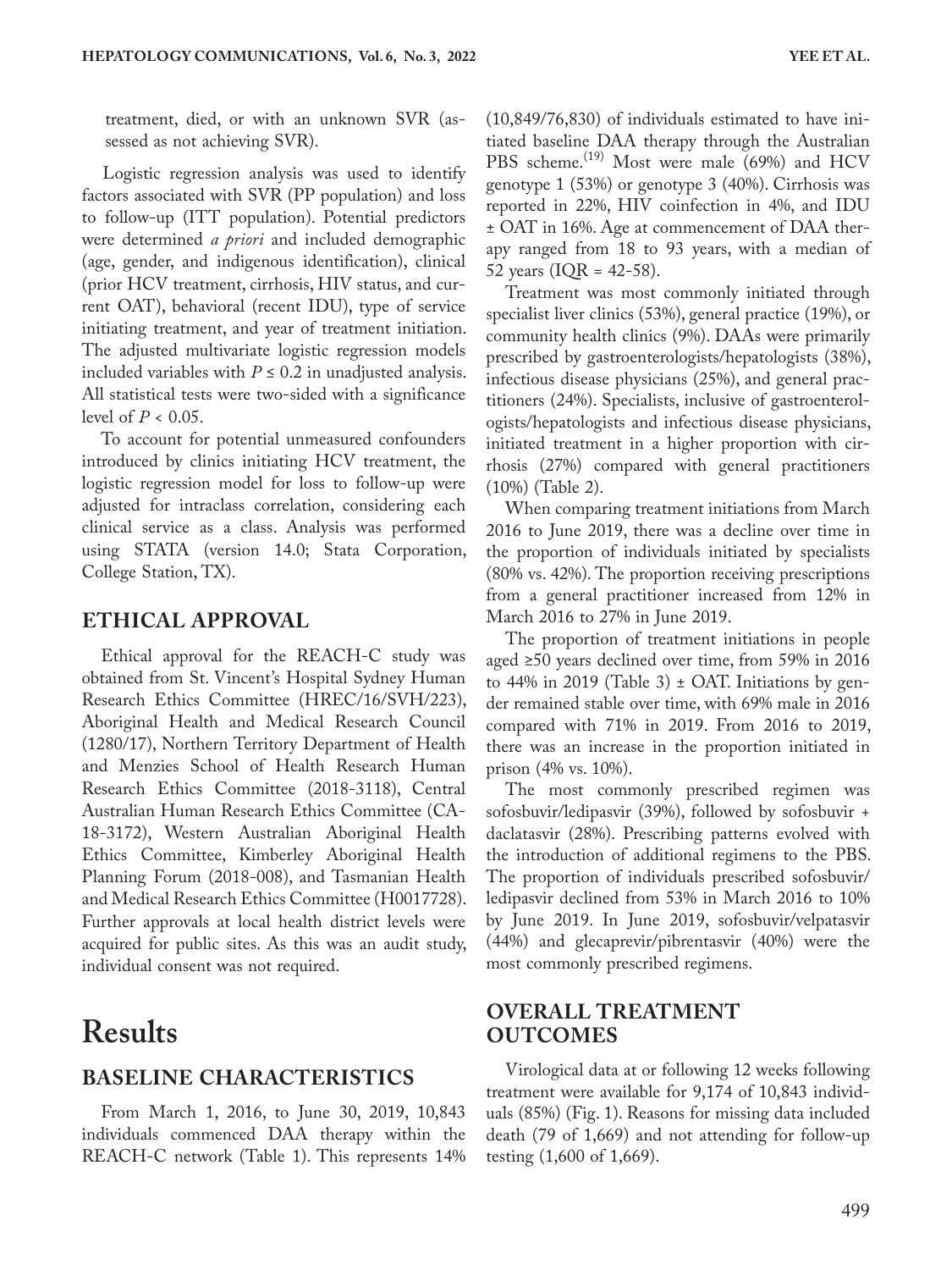|                                     | TABLE 1. ENROLLMENT DEMOGRAPHIC AND CLINICAL CHARACTERISTICS, OVERALL AND BY SERVICE TYPE |                                            |                                   |                                      |                                          |                                               |                       |                                               |
|-------------------------------------|-------------------------------------------------------------------------------------------|--------------------------------------------|-----------------------------------|--------------------------------------|------------------------------------------|-----------------------------------------------|-----------------------|-----------------------------------------------|
| Characteristic                      | $(n = 10, 843)$<br>All Patients                                                           | Clinic ( $n = 5,762$ )<br>Specialist Liver | General Practice<br>$(n = 2.072)$ | Service $(n = 265)$<br>Sexual Health | Community Health<br>Clinic ( $n = 955$ ) | Service $(n = 614)$<br>Drug and Alcohol       | $(n = 679)$<br>Prison | $(n = 413)$<br>Other*                         |
| Gender                              |                                                                                           |                                            |                                   |                                      |                                          |                                               |                       |                                               |
| Male                                | 7,484 (69)                                                                                | 3,871 (67)                                 | 1,376 (66)                        | 194(73)                              | 671 (70)                                 | 465 (68)                                      | 623 (92)              | 275(67)                                       |
| Female                              | 3,341(31)                                                                                 | 1,883 (33)                                 | 696 (34)                          | 69 (26)                              | 278 (29)                                 | 219 (32)                                      | $56(8)$               | 137 (33)                                      |
| Transgender                         | 18 (1)                                                                                    | $8$ (<1)                                   | $\circ$                           | 2(1)                                 | 6(1)                                     | $\mathsf{I}\left(\mathsf{C}\mathsf{I}\right)$ | $\circ$               | $\overline{1}$ (<1)                           |
| Age, median (IQR)                   | 52 (42-58)                                                                                | 54 (46-59)                                 | 50 (42-57)                        | 48 (38-56)                           | 47 (40-54)                               | 46 (40-54)                                    | $37(30-43)$           | 50 (40-57)                                    |
| $250$ years                         | 5,677 (52)                                                                                | 3,615(63)                                  | 1,062(51)                         | 118 (45)                             | 366 (38)                                 | 249 (36)                                      | 62 (9)                | 198 (48)                                      |
| <50 years                           | 5,166 (48)                                                                                | 2,147 (37)                                 | 1,010 (49)                        | 147 (55)                             | 589 (62)                                 | 435 (64)                                      | 617 (91)              | 215(52)                                       |
| Indigenous identification           |                                                                                           |                                            |                                   |                                      |                                          |                                               |                       |                                               |
| Ves                                 | 915(8)                                                                                    | 245(4)                                     | 168(8)                            | 20(8)                                | 198(21)                                  | 37(5)                                         | 182 (27)              | 65(16)                                        |
| $\frac{1}{2}$                       | 8,096 (75)                                                                                | 4,690 (81)                                 | 1,246 (60)                        | 232 (88)                             | 732 (76)                                 | 472 (69)                                      | 419 (62)              | 303(73)                                       |
| Unknown                             | $1,832$ (17)                                                                              | 827 (15)                                   | 658(31)                           | 13(5)                                | 25(3)                                    | 176 (26)                                      | 78 (12)               | 45 (11)                                       |
| Genotype                            |                                                                                           |                                            |                                   |                                      |                                          |                                               |                       |                                               |
| $\overline{a}$                      | 4,402 (41)                                                                                | 2,338(41)                                  | 877 (42)                          | 126 (48)                             | 359 (38)                                 | 263 (39)                                      | 269 (40)              | 164 (40)                                      |
| $\frac{1}{2}$                       | 857 (8)                                                                                   | 513(9)                                     | 192(9)                            | $20(8)$                              | 61(6)                                    | 38(6)                                         | 16(2)                 | 16(4)                                         |
| 1, not specified                    | 407(4)                                                                                    | 229 (4)                                    | 67(3)                             | $9(3)$                               | 31(3)                                    | 26(4)                                         | 29(4)                 | 16(4)                                         |
|                                     | 463(4)                                                                                    | 273(5)                                     | 85(4)                             | 7(3)                                 | 38(4)                                    | 33(5)                                         | 10(1)                 | 17(4)                                         |
| S                                   | 4,352 (40)                                                                                | 2,193 (38)                                 | 814 (39)                          | 92 (35)                              | 430 (45)                                 | 297 (44)                                      | 334 (49)              | 187(45)                                       |
| 4                                   | 106(1)                                                                                    | 79(1)                                      | $5($ $\leq$ $\frac{1}{2}$         | 4(2)                                 | $10(1)$                                  | $3($ <1)                                      | 4(1)                  | $\mathsf{I}\left(\mathsf{c}\mathsf{I}\right)$ |
| 5                                   | $2($ <1)                                                                                  | $2\left(\leq l\right)$                     | $\circ$                           | $\circ$                              | $\circ$                                  | $\circ$                                       | $\circ$               | $\circ$                                       |
|                                     | 108(1)                                                                                    | 79(1)                                      | $8$ $(<)$                         | 2(1)                                 | 6(1)                                     | 4(1)                                          | 5(1)                  | 4(1)                                          |
| Mixed                               | $50($ <1)                                                                                 | 31(1)                                      | $9$ (<1)                          | $1(\leq l)$                          | $1(\leq l)$                              | $2\ (\leqslant)$                              | 5(1)                  | $2(1)$                                        |
| Unknown                             | 96(l)                                                                                     | 25(1)                                      | 15(1)                             | 4(1)                                 | $19(2)$                                  | 19(3)                                         | $\frac{8}{1}$         | $6(1)$                                        |
| Stage of liver disease <sup>+</sup> |                                                                                           |                                            |                                   |                                      |                                          |                                               |                       |                                               |
| No or mild fibrosis (F0-F1)         | 3,805 (35)                                                                                | 1,878 (33)                                 | 842 (41)                          | 115(43)                              | 479 (50)                                 | 281 (41)                                      | 126 (19)              | 81 (20)                                       |
| Moderate fibrosis (F2)              | 1,224(11)                                                                                 | 602 (11)                                   | 266 (13)                          | 37(14)                               | 152(16)                                  | 69 (10)                                       | 48(7)                 | $30(7)$                                       |
| Advanced fibrosis (F3)              | 745(7)                                                                                    | 465 (8)                                    | 103(5)                            | 26 (10)                              | 74 (8)                                   | $47(7)$                                       | 13(2)                 | 17(4)                                         |
| Cirrhosis (F4)                      | 1,549(14)                                                                                 | 1,102(19)                                  | 144(7)                            | 37(14)                               | 115(12)                                  | 83 (12)                                       | 17(3)                 | 49(11)                                        |
| FibroScan not performed             | 3,519 (32)                                                                                | 1,695 (29)                                 | 717 (35)                          | 50 (19)                              | 135(14)                                  | 205 (30)                                      | 475 (57)              | 236 (57)                                      |
| $Cirthosis$ <sup>#</sup>            |                                                                                           |                                            |                                   |                                      |                                          |                                               |                       |                                               |
| Yes                                 | 2,353 (22)                                                                                | 1,661 (29)                                 | 214 (10)                          | 47(17)                               | 127(13)                                  | 125(18)                                       | 59(9)                 | 117 (28)                                      |
| $\geq$                              | 8,438 (78)                                                                                | 4,087 (71)                                 | 1,848 (89)                        | 216 (82)                             | 820 (86)                                 | 552 (81)                                      | 616(91)               | 290 (70)                                      |
| Unknown                             | $52 (-1)$                                                                                 | 13(1)                                      | $10($ < 1)                        | 2(1)                                 | $\frac{8}{10}$                           | $\frac{8}{1}$                                 | 4(1)                  | $6(2)$                                        |
| <b>IDU/OAT</b>                      |                                                                                           |                                            |                                   |                                      |                                          |                                               |                       |                                               |
| $DU + OAI$                          | 984 (9)                                                                                   | 328 (6)                                    | 101(5)                            | 32(12)                               | 276 (29)                                 | $21(3)$                                       | 165 (24)              | 60(15)                                        |
| <b>IDU</b> only                     | 786 (7)                                                                                   | 171(3)                                     | 71(3)                             | 22 (8)                               | 204 (21)                                 | 204 (21)                                      | 34(5)                 | 35(8)                                         |
| OAT only                            | 1151(11)                                                                                  | 393(7)                                     | 289 (14)                          | 25(9)                                | $71\,(7)$                                | 260 (38)                                      | 79(11)                | 32(8)                                         |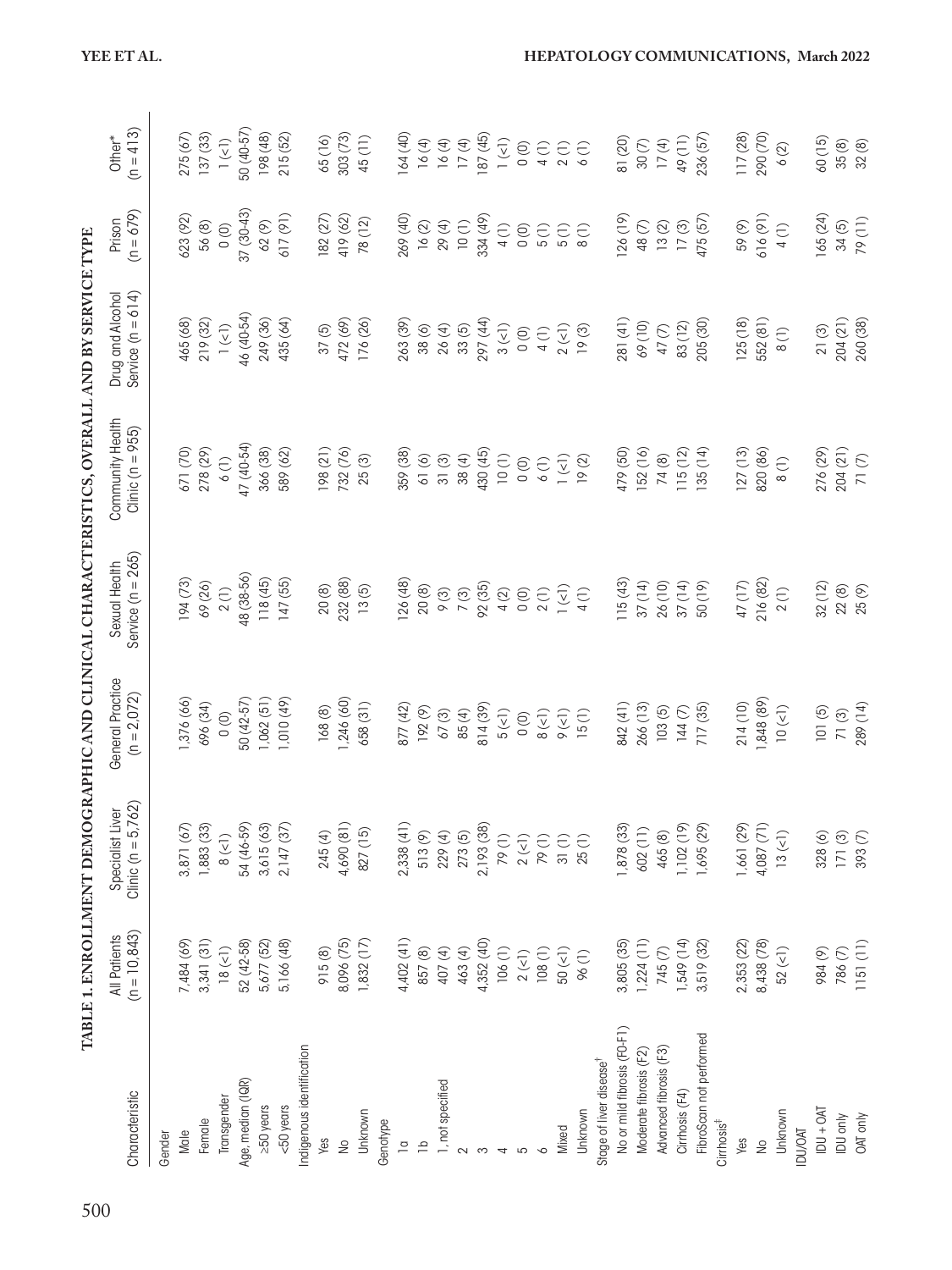|                                                                                                                                                                                                                                                                                                                                                                                                                                                                                     |                                        |                                                |                                   | TABLE 1. Continued                   |                                          |                                         |                                               |                       |
|-------------------------------------------------------------------------------------------------------------------------------------------------------------------------------------------------------------------------------------------------------------------------------------------------------------------------------------------------------------------------------------------------------------------------------------------------------------------------------------|----------------------------------------|------------------------------------------------|-----------------------------------|--------------------------------------|------------------------------------------|-----------------------------------------|-----------------------------------------------|-----------------------|
| Characteristic                                                                                                                                                                                                                                                                                                                                                                                                                                                                      | $(n = 10, 843)$<br><b>All Patients</b> | 762)<br>Specialist Liver<br>Clinic ( $n = 5,7$ | General Practice<br>$(n = 2.072)$ | Service $(n = 265)$<br>Sexual Health | Community Health<br>Clinic ( $n = 955$ ) | Service $(n = 614)$<br>Drug and Alcohol | $(n = 679)$<br>Prison                         | $(n = 413)$<br>Other* |
| Neither                                                                                                                                                                                                                                                                                                                                                                                                                                                                             | 6,074(56)                              | 3,981 (69)                                     | 1,199 (58)                        | 63 (24)                              | 339 (36)                                 | 78(11)                                  | 172(25)                                       | 237 (57)              |
| Unknown                                                                                                                                                                                                                                                                                                                                                                                                                                                                             | 1,848(17)                              | 889 (15)                                       | 412 (20)                          | 123(46)                              | 65 <sub>(7)</sub>                        | 77(11)                                  | 229 (33)                                      | 49 (12)               |
| Comorbidities                                                                                                                                                                                                                                                                                                                                                                                                                                                                       |                                        |                                                |                                   |                                      |                                          |                                         |                                               |                       |
| $\geqq$                                                                                                                                                                                                                                                                                                                                                                                                                                                                             | 398 (4)                                | 222 (4)                                        | 45(2)                             | 95 (36)                              | 23(2)                                    | $\circ$                                 | $3($ <1)                                      | $0\ (\!<\!\!1)$       |
| <b>NBN</b>                                                                                                                                                                                                                                                                                                                                                                                                                                                                          | 123(1)                                 | $67(1)$                                        | $10\,(\leqslant\!1)$              | 6(2)                                 | $17(2)$                                  | 4(1)                                    | 14(2)                                         | 5(1)                  |
| Previous HCV treatment and<br>regimen                                                                                                                                                                                                                                                                                                                                                                                                                                               |                                        |                                                |                                   |                                      |                                          |                                         |                                               |                       |
| ş                                                                                                                                                                                                                                                                                                                                                                                                                                                                                   | 9,329 (86)                             | 4,753 (82)                                     | 1,872 (90)                        | 222 (84)                             | 876 (92)                                 | 623 (91)                                | 616(91)                                       | 355 (86)              |
| Yes, interferon-containing                                                                                                                                                                                                                                                                                                                                                                                                                                                          | 1,249(12)                              | 906 (16)                                       | 165(8)                            | 24 (9)                               | 45(5)                                    | 33(5)                                   | 40(6)                                         | 36(9)                 |
| Yes, interferon-free                                                                                                                                                                                                                                                                                                                                                                                                                                                                | 156(1)                                 | 84(1)                                          | 14(1)                             | 3(1)                                 | 19(2)                                    | $\Theta$ (1)                            | 16(2)                                         | 11(3)                 |
| Yes, unknown regimen                                                                                                                                                                                                                                                                                                                                                                                                                                                                | 109(1)                                 | 19 (1)                                         | 21(1)                             | 16(6)                                | 15(2)                                    | 20(3)                                   | $\frac{1}{2}$                                 | $\overline{11}$ (3)   |
| Prescribed therapy                                                                                                                                                                                                                                                                                                                                                                                                                                                                  |                                        |                                                |                                   |                                      |                                          |                                         |                                               |                       |
| SOF/LDV                                                                                                                                                                                                                                                                                                                                                                                                                                                                             | 4,220 (39)                             | 2,347(41)                                      | 878 (42)                          | 125(47)                              | 267 (28)                                 | 250 (37)                                | 215(32)                                       | 132 (32)              |
| SOF/DCV                                                                                                                                                                                                                                                                                                                                                                                                                                                                             | 3,061 (28)                             | 1,756 (30)                                     | 498 (24)                          | 97 (37)                              | 213 (22)                                 | 195 (28)                                | 196 (29)                                      | 103 (25)              |
| $SOF + RBV$                                                                                                                                                                                                                                                                                                                                                                                                                                                                         | $222\ (2)$                             | 159(3)                                         | $31(2)$                           | 3(1)                                 | $\begin{array}{c} 11(1) \end{array}$     | $\circ$ (1)                             | 5(1)                                          | 4(1)                  |
| PrOD                                                                                                                                                                                                                                                                                                                                                                                                                                                                                | $\begin{array}{c} 111(1) \end{array}$  | 86(1)                                          | 14(1)                             | $\circ$                              | 5(1)                                     | $3\ (\leqslant)$                        | $\mathsf{I}\left(\mathsf{C}\mathsf{I}\right)$ | $2\left(\leq\right)$  |
| GRZÆLB                                                                                                                                                                                                                                                                                                                                                                                                                                                                              | 452 (4)                                | 244 (4)                                        | 80(4)                             | 7(3)                                 | 68(7)                                    | 19(3)                                   | 26(4)                                         | $\infty$              |
| $GRZ/ELB + SOF$                                                                                                                                                                                                                                                                                                                                                                                                                                                                     | $11~(\leq l)$                          | $11~(\leq l)$                                  | $\circ$                           | $\circ$                              | $\circ$                                  | $\circ$                                 | $\circ$                                       | $\circ$               |
| <b>SOF/VEL</b>                                                                                                                                                                                                                                                                                                                                                                                                                                                                      | 1,257(21)                              | 1,001(17)                                      | 471 (23)                          | 33 (12)                              | 307 (32)                                 | 159 (23)                                | 134 (32)                                      | 134 (32)              |
| SOF/VEL/VOX                                                                                                                                                                                                                                                                                                                                                                                                                                                                         | 26 (1)                                 | 13(1)                                          | $6($ <1)                          | $\circ$                              | $3(\leq)$                                | $\mid$ $(\leq \mid)$                    | $1(\leq l)$                                   | 2(1)                  |
| <b>GLE/PIB</b>                                                                                                                                                                                                                                                                                                                                                                                                                                                                      | 433 (4)                                | 130(2)                                         | 88(4)                             | $\circ$                              | 72(8)                                    | 44(6)                                   | 78 (12)                                       | 21(5)                 |
| Prescribed treatment                                                                                                                                                                                                                                                                                                                                                                                                                                                                |                                        |                                                |                                   |                                      |                                          |                                         |                                               |                       |
| duration                                                                                                                                                                                                                                                                                                                                                                                                                                                                            |                                        |                                                |                                   |                                      |                                          |                                         |                                               |                       |
| 8 weeks                                                                                                                                                                                                                                                                                                                                                                                                                                                                             | 1,437(13)                              | 457 (8)                                        | 458 (22)                          | 36 (14)                              | 145(15)                                  | 107(16)                                 | 190 (28)                                      | $6$ $(<$ $\!1)$       |
| 12 weeks                                                                                                                                                                                                                                                                                                                                                                                                                                                                            | 8,128 (75)                             | 4,385 (76)                                     | 1,527(75)                         | 193 (73)                             | 740 (78)                                 | 521 (76)                                | 454 (67)                                      | 302(73)               |
| 16 weeks                                                                                                                                                                                                                                                                                                                                                                                                                                                                            | $20($ <1)                              | $17$ $(\leqslant)$                             | $\circ$                           | $\circ$                              | $2($ < $1)$                              | 0(0)                                    | $1(\leq l)$                                   | $\circ$               |
| 24 weeks                                                                                                                                                                                                                                                                                                                                                                                                                                                                            | 1,218(11)                              | 896 (16)                                       | 80(4)                             | 36 (14)                              | 55(6)                                    | 53 (8)                                  | 21(5)                                         | 65 (16)               |
| Location of health service<br>provision                                                                                                                                                                                                                                                                                                                                                                                                                                             |                                        |                                                |                                   |                                      |                                          |                                         |                                               |                       |
| Major city                                                                                                                                                                                                                                                                                                                                                                                                                                                                          | 6,945 (64)                             | 4,088 (71)                                     | 1,063(51)                         | 120(45)                              | 750 (79)                                 | 585 (85)                                | 280 (41)                                      | 58 (14)               |
| Regional or remote                                                                                                                                                                                                                                                                                                                                                                                                                                                                  | 3,898 (36)                             | 1,674 (29)                                     | 1,009 (49)                        | 145 (55)                             | 205(21)                                  | 100(15)                                 | 399 (59)                                      | 355 (86)              |
| <sup>†</sup> Determined by any method.<br>Abbreviations: DCV, daclatasvir; ELB, elbasv <u>ir;</u> GLE, glecaprevir; GZR, grazoprevir; LDV, ledipasvir; PIB, pibrentasvir; PrOD, paritaprevir/ritonavir/ombitasvir + dasabuvir; RBV,<br>Abbreviations<br>ribavirin; SOF, sofosbuvir; VEL, velpatasvir; VOX, voxilaprevir.<br>Note: Data are presented as n (%) unless otherwise specified<br>*Outreach, telehealth, mental health, and indigenous health<br>Determined by FibroScan. |                                        | services                                       |                                   |                                      |                                          |                                         |                                               |                       |

501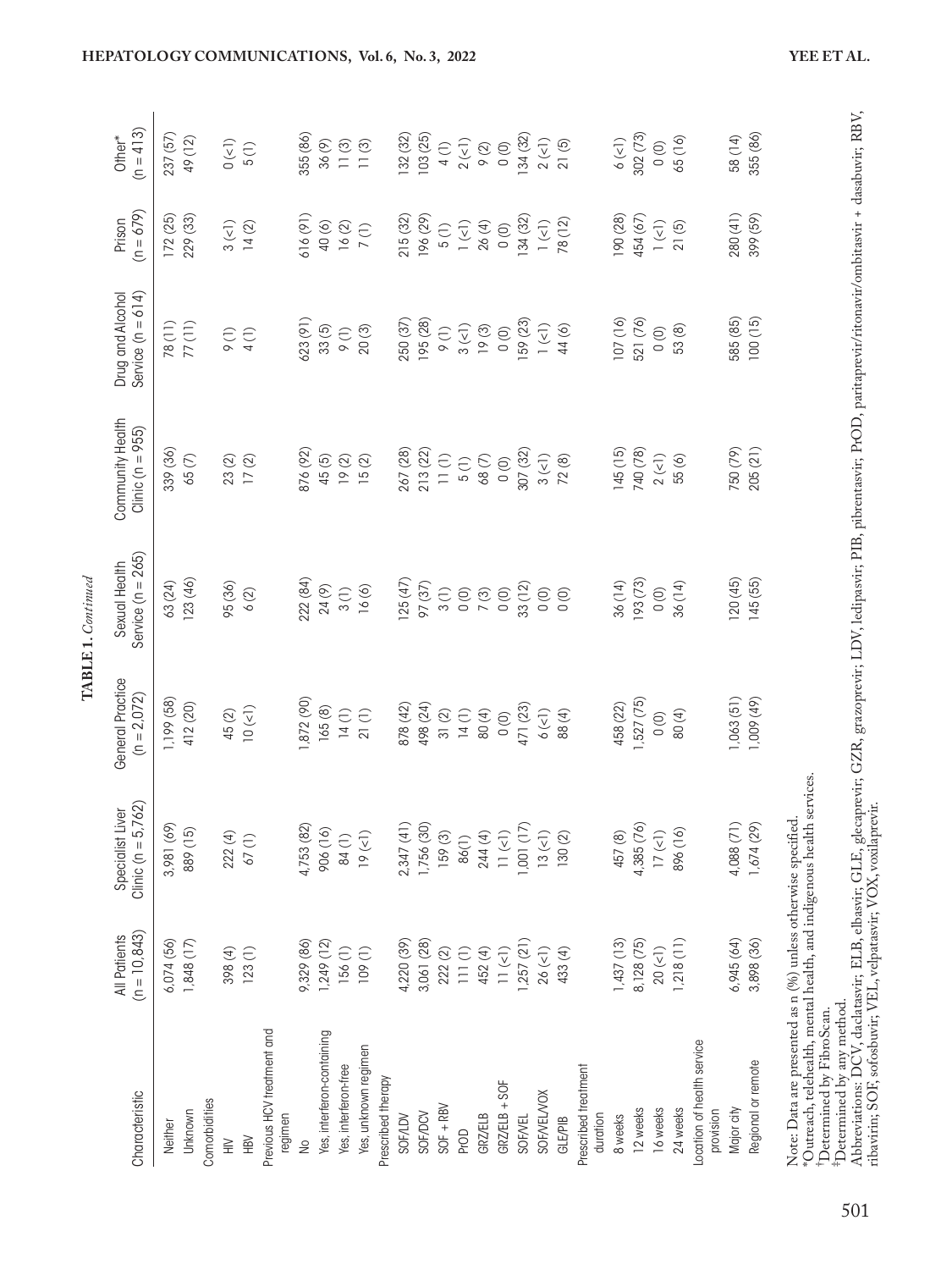| Characteristic                   | Specialist <sup>†</sup> | General<br>Practitioner | Other <sup>†</sup> |
|----------------------------------|-------------------------|-------------------------|--------------------|
|                                  | $(n = 6.925)$           | $(n = 2, 558)$          | $(n = 1,340)$      |
| $Cirrhosis*$                     |                         |                         |                    |
| Yes                              | 1,853(27)               | 251(10)                 | 246 (18)           |
| <b>No</b>                        | 5,053 (73)              | 2,281(89)               | 1,088 (81)         |
| Unknown                          | 19(1)                   | 26(1)                   | 6(1)               |
| Prescribed therapy               |                         |                         |                    |
| SOF/LDV                          | 2,693 (39)              | 1,023(40)               | 496 (37)           |
| SOF/DCV                          | 2,064 (30)              | 619 (24)                | 375 (28)           |
| SOF+RBV                          | 167(2)                  | 38(1)                   | 17(1)              |
| PrOD                             | 82 (1)                  | 16(1)                   | 13(1)              |
| GRZ/ELB                          | 277(4)                  | 95(4)                   | 80(6)              |
| GRZ/ELB+SOF                      | $11 (=1)$               | 0(0)                    | 0(0)               |
| SOF/VEL                          | 1,365(20)               | 633 (25)                | 253 (19)           |
| SOF/VEL/VOX                      | 16 (1)                  | 6(1)                    | 4(1)               |
| GLE/PIB                          | 227(3)                  | 105(4)                  | 101(8)             |
| Prescribed treatment<br>duration |                         |                         |                    |
| 8 weeks                          | 637 (9)                 | 542 (21)                | 254 (19)           |
| 12 weeks                         | 5,246 (76)              | 1,898 (74)              | 972 (73)           |
| 16 weeks                         | 15(                     | 0(0)                    | 5(1)               |
| 24 weeks                         | 1,014(15)               | 96(4)                   | 106(8)             |

#### **TABLE 2. ENROLLMENT DEMOGRAPHIC AND CLINICAL CHARACTERISTICS BY PRESCRIBER TYPE**

Note: Data are presented as n (%).

\*Gastroenterologist, hepatologist, or infectious disease physician. † Sexual health physician, general physician, mental health practitioner, nurse practitioner, or other.

‡ Determined by any method.

Abbreviations: DCV, daclatasvir; ELB, elbasvir; GLE, glecaprevir; GZR, grazoprevir; LDV, ledipasvir; PIB, pibrentasvir; PrOD, paritaprevir/ritonavir/ombitasvir + dasabuvir; RBV, ribavirin; SOF, sofosbuvir; VEL, velpatasvir; VOX, voxilaprevir.

By ITT analysis, including the 1,669 patients without SVR data, SVR was 81% (8,750 of 10,843). In those with SVR data (PP population), 8,750 of 9,174 (95%) achieved SVR.

At 12 weeks following treatment, 424 individuals had virological recurrence, of which 402 cases (4% of total cohort) were deemed virological failure and 22 cases (<1% of total cohort) reinfection. Virological failure was highest in genotype 4 (8 of 106; 8%), genotype 2 (24 of 463; 5%), and genotype 3 (225 of 4,352; 5%). Although the proportion of virological failure remained stable at 4% from 2016-2019, the proportion of unknown SVR increased each year (2016, 9%; 2017, 17%; 2018, 26%; and 2019, 31%) (Fig. 2).

### **FACTORS ASSOCIATED WITH ACHIEVING SVR (PP POPULATION)**

High SVR (≥92%) were observed across all service types (Supporting Fig. S1) and baseline characteristics (Supporting Fig. S2). By genotype, SVRs were also high (1a, 97%; 1b, 98%; 3, 94%; and 4/5/6, 94%).

Logistic regression was undertaken to determine factors associated with achieving SVR (Table 4). In adjusted analysis, factors independently associated with decreased likelihood of SVR were male gender (adjusted odds ratio [aOR] 0.56; 95% confidence interval [CI] 0.43-0.72, *P* < 0.01), cirrhosis (aOR 0.52; 95% CI 0.42-0.65, *P* < 0.01), recent IDU (aOR 0.63; 95% CI 0.45-0.90, *P* = 0.01), and previous interferon-free HCV treatment (aOR 0.51; 95% CI  $0.28-0.91$ ,  $P = 0.02$ ). Factors associated with SVR were receiving OAT in the absence of recent IDU (aOR 1.78; 95% CI 1.16-2.72, *P* < 0.01), unknown IDU/OAT (aOR 1.76; 95% CI 1.22-2.52, *P* < 0.01), and treatment initiation through a community health clinic (aOR 2.04; 95% CI 1.26-3.30, *P* < 0.01). Age, indigenous identification, HIV coinfection, year of treatment initiation, and location of health service provision were not associated with achieving SVR in adjusted analysis.

### **FACTORS ASSOCIATED WITH LOSS TO FOLLOW-UP**

In adjusted analysis (Table 5), factors independently associated with increased loss to follow-up were IDU ± OAT (IDU only: aOR 1.76, 95% CI 1.45-2.14, *P* < 0.01; IDU + OAT: aOR 1.44, 95% CI 1.15-1.80, *P* < 0.01; OAT only: aOR 1.39, 95% CI 1.14-1.70, *P* < 0.01; and unknown IDU/OAT: aOR 1.89, 95% CI 1.59-2.25,  $P < 0.01$ ) and initiation of treatment after 2016 (2017: aOR 2.16, 95% CI 1.87-2.49, *P* < 0.01; 2018: aOR 3.63, 95% CI 3.09-4.27, *P* < 0.01; and 2019: aOR 4.49, 95% CI 3.57-5.64, *P* < 0.01). Factors associated with decreased likelihood of loss to follow-up were older age (aOR 0.97, 95% CI 0.97-0.98, *P* < 0.01), HIV coinfection (aOR 0.39, 95% CI 0.25-0.61, *P* < 0.01), and previous interferon-containing HCV treatment (aOR 0.58, 95% CI 0.46-0.73, *P* < 0.01). Gender, cirrhosis, indigenous identification, service type, and location of health service provision were not associated with loss to follow-up in adjusted analysis.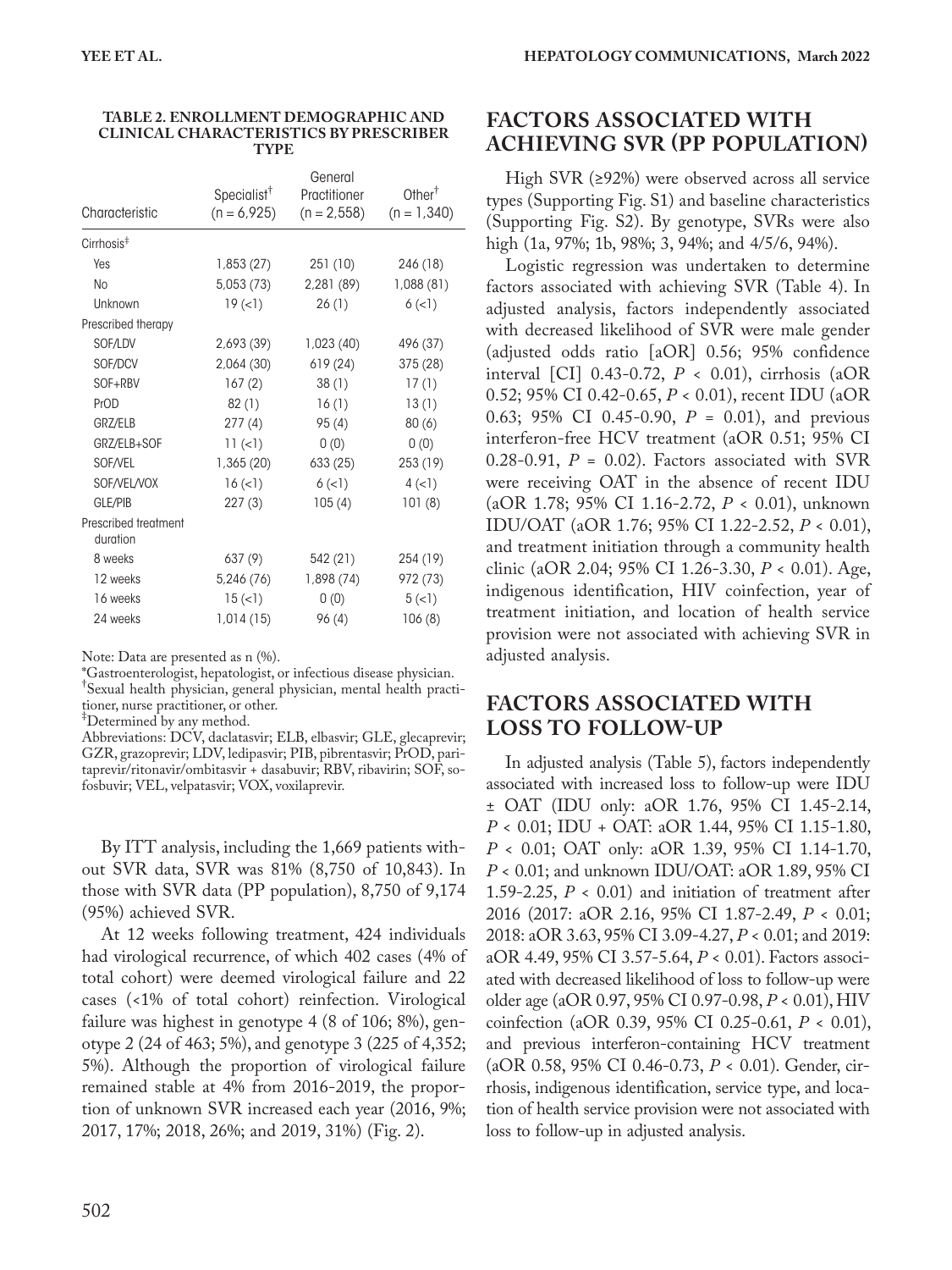

**FIG. 1.** Patient disposition.



**FIG. 2.** Treatment outcomes by year of DAA initiation.

# **Discussion**

The REACH-C study is one of the largest real-world cohorts exploring HCV treatment outcomes through diverse clinical services. Consistently high proportions were cured across clinical settings and population subgroups, supporting Australia's approach of unrestricted and broad treatment access. Year of treatment initiation was the strongest predictor of loss to follow-up, with younger people and those reporting recent injecting drug use most likely not to present for SVR testing. With the potential for loss to follow-up to jeopardize HCV elimination efforts, identification of populations most at risk can inform monitoring and engagement strategies.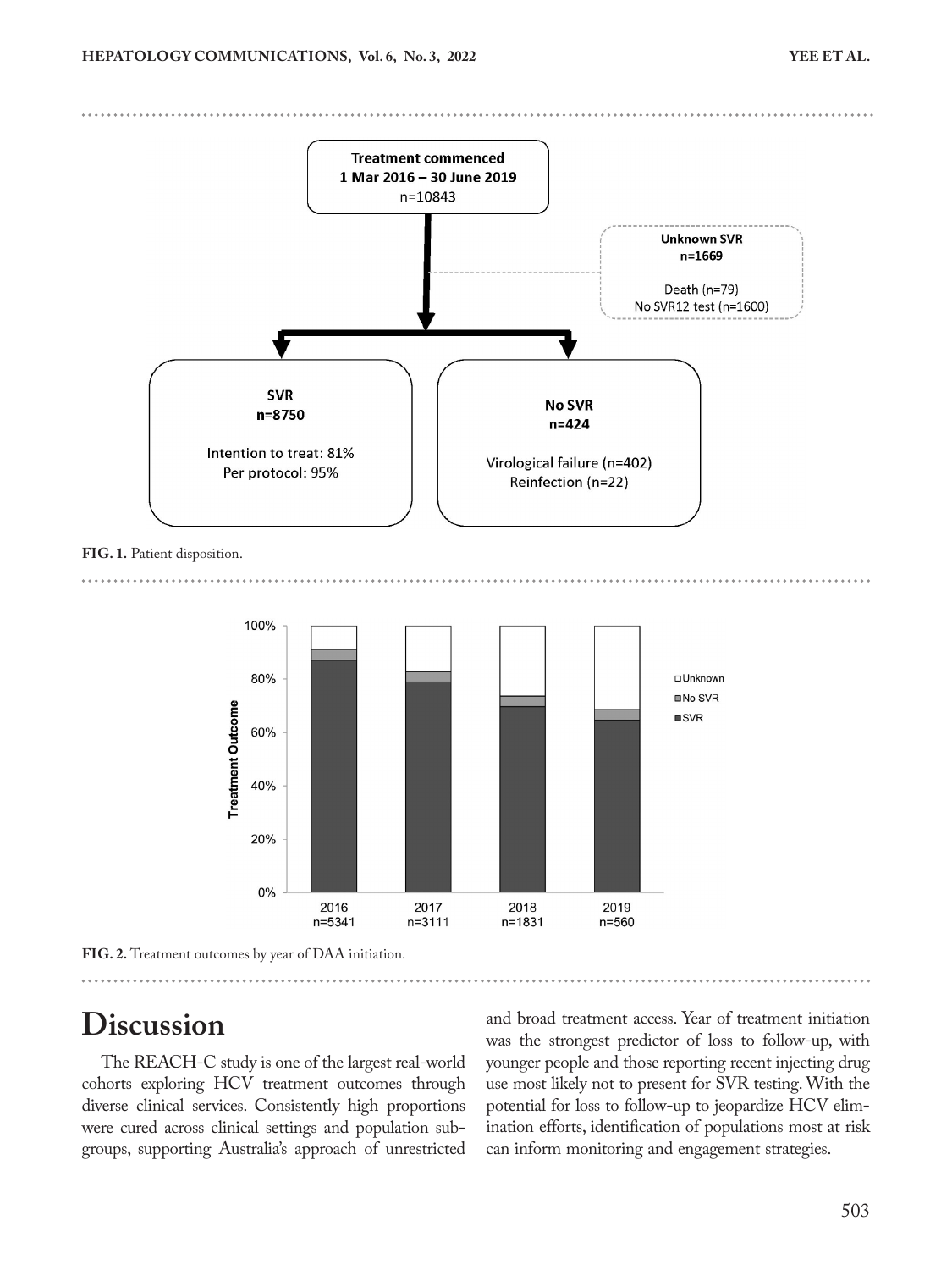| Characteristic                          | $2016 (n = 5,341)$ | $2017(n = 3, 111)$ | $2018 (n = 1,831)$ | $2019(n = 560)$ |
|-----------------------------------------|--------------------|--------------------|--------------------|-----------------|
| Gender                                  |                    |                    |                    |                 |
| Male                                    | 3,686 (69)         | 2,128 (68)         | 1,271(69)          | 39(71)          |
| Female                                  | 1,649(31)          | 978 (31)           | 553 (30)           | 161 (29)        |
| Transgender                             | 6(1)               | 5(1)               | 7(1)               | 0(0)            |
| Age                                     |                    |                    |                    |                 |
| $\geq$ 50 years                         | 3,147(59)          | 1,508(48)          | 773 (42)           | 249 (44)        |
| $<$ 50 years                            | 2,194(41)          | 1,603(52)          | 1,058 (58)         | 311(56)         |
| Indigenous identification               |                    |                    |                    |                 |
| Yes                                     | 315(6)             | 280(9)             | 242 (13)           | 78 (14)         |
| <b>No</b>                               | 4,185 (78)         | 2,250 (72)         | 1,263 (69)         | 398 (71)        |
| Unknown                                 | 841 (16)           | 581 (19)           | 326 (18)           | 84 (15)         |
| Cirrhosis                               |                    |                    |                    |                 |
| Yes                                     | 1,280(24)          | 630(21)            | 343 (19)           | 100(18)         |
| <b>No</b>                               | 4,054 (76)         | 2,463 (79)         | 1,471(80)          | 450 (80)        |
| Unknown                                 | 7(1)               | 18(1)              | 17(1)              | 10(2)           |
| <b>IDU/OAT</b>                          |                    |                    |                    |                 |
| $IDU + OAT$                             | 266(5)             | 231(7)             | 211(12)            | 78 (14)         |
| <b>IDU only</b>                         | 284(5)             | 329 (11)           | 270 (15)           | 101(18)         |
| OAT only                                | 588 (11)           | 342(11)            | 172(9)             | 49(9)           |
| Neither                                 | 3,087 (58)         | 1,760(57)          | 949 (52)           | 278 (50)        |
| Unknown                                 | 1,116(21)          | 449 (14)           | 229 (13)           | 54 (10)         |
| Location of health service<br>provision |                    |                    |                    |                 |
| Major city                              | 3,358(63)          | 1,936 (62)         | 1,255 (69)         | 396 (71)        |
| Regional or remote                      | 1,983 (37)         | 1,175 (38)         | 576 (31)           | 164 (29)        |

#### **TABLE 3. ENROLLMENT DEMOGRAPHIC AND CLINICAL CHARACTERISTICS BY YEAR OF TREATMENT INITIATION**

Note: Data are presented as n (%) unless otherwise specified.

High SVR (95%) in the PP population provides evidence of treatment effectiveness, consistent with clinical trial data<sup>(8)</sup> and other real-world cohorts.<sup>(9-16)</sup> This finding is not only reassuring but incredibly encouraging, given the diversity of both the individuals accessing treatment and the services through which treatment was initiated. In contrast to many other countries, treatment expansion in Australia has not been subject to restrictions on the basis of patient or prescriber characteristics. High cure rates observed across all types of clinical services (≥92%) demonstrated equivalent outcomes between nontraditional models of care and specialist liver clinics. Importantly, the delivery of HCV care through decentralized models has translated to substantial declines in prevalence among key populations with transmission risk.<sup>(20-22)</sup> Although conducted within a high-income setting, this study provides important evidence for clinical and public health management of HCV globally, including in low-income and middle-income countries where there may be limited access to tertiary services.

In striving for HCV elimination, Australia's national HCV strategy highlights the need to engage marginalized populations that are typically hard to reach, requiring significant contribution from general practice and community services.<sup>(23)</sup> Although specialists initiated treatment in nearly two-thirds of the REACH-C cohort overall, prescribing patterns evolved over time to become more community-based, with the proportion of general practitioner initiations more than doubling throughout the study period. In Australia, general practitioners new to DAA prescribing are supported through a number of mechanisms including specialist consultation through pathways such as the REACH-C online portal $(24)$  and hepatitis C prescriber training provided by the Australasian Society for HIV, Viral Hepatitis, and Sexual Health Medicine and the Gastroenterological Society of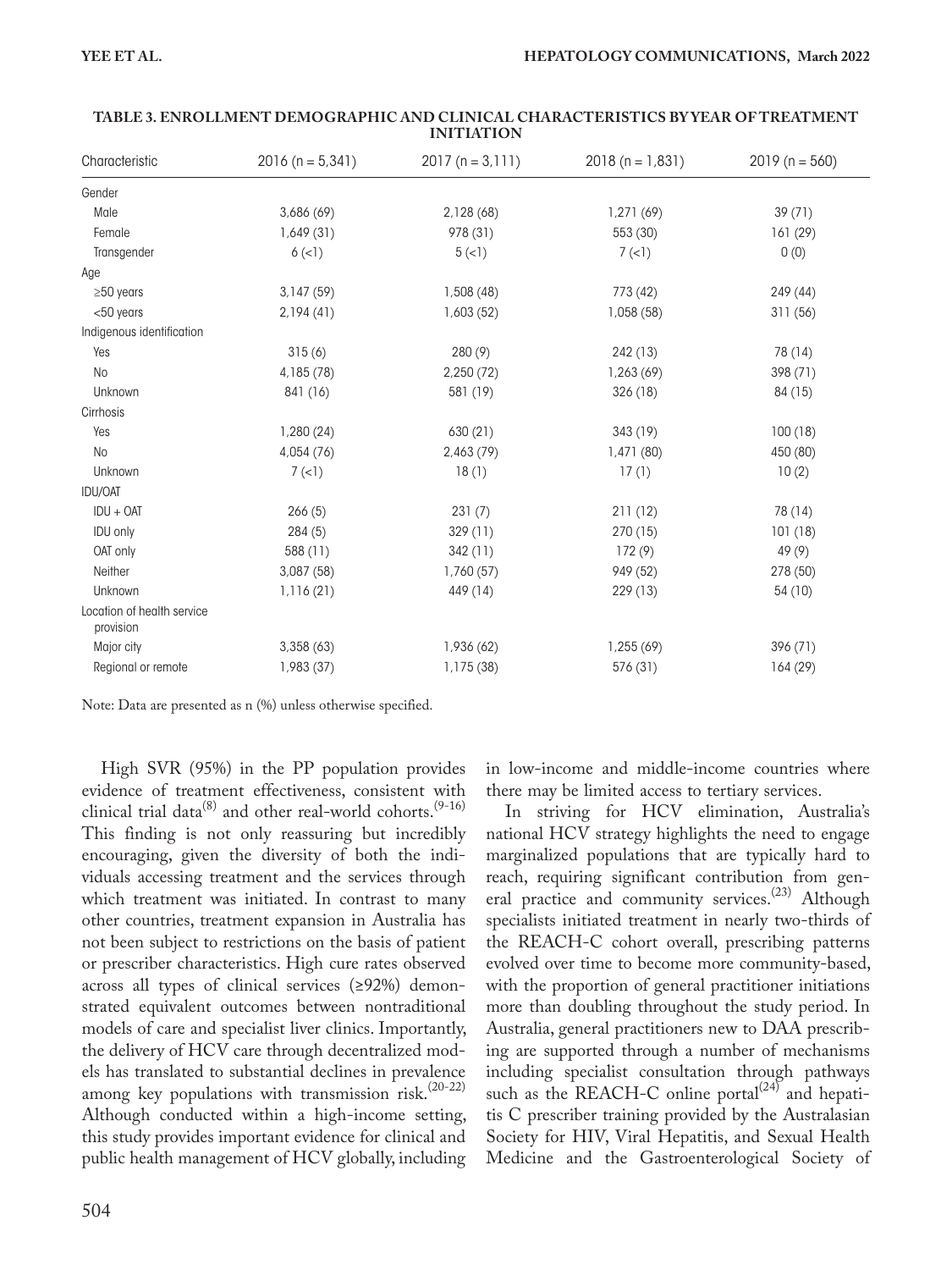|                               |                                |                   | Unadjusted                |        | Adjusted            |        |
|-------------------------------|--------------------------------|-------------------|---------------------------|--------|---------------------|--------|
|                               |                                | Did Not Achieve   | <b>OR</b>                 |        | OR <sup>†</sup>     |        |
| Variable                      | Achieved SVR<br>$(n = 8, 750)$ | SVR ( $n = 424$ ) | (95% CI)                  | $\,P$  | (95%s CI)           | $\,P$  |
| Sex                           |                                |                   |                           |        |                     |        |
| Female (ref)                  | 2,760 (97)                     | 82(3)             |                           |        |                     |        |
| Male                          | 5,976 (95)                     | 342(5)            | $0.52(0.41 - 0.66)$       | < 0.01 | $0.56(0.43-0.72)$   | < 0.01 |
| Transgender                   | 14 (100)                       | 0(0)              |                           |        |                     |        |
| Age, median (IQR)             |                                |                   |                           |        |                     |        |
| Age in years                  | 52 (43-58)                     | 53 (44-59)        | $1.04(1.03-1.04)$         | < 0.01 | $1.00(0.99-1.01)$   | 0.73   |
| Age                           |                                |                   |                           |        |                     |        |
| $\geq 60$ (ref)               | 1,563 (95)                     | 88 (5)            |                           |        |                     |        |
| 50-59                         | 3,275 (95)                     | 158(5)            | 1.17 (0.89-1.52)          | 0.26   |                     |        |
| 40-49                         | 2,221 (96)                     | 104(4)            | $1.20(0.90-1.61)$         | 0.22   |                     |        |
| 30-39                         | 1,332 (96)                     | 49(4)             | 1.53 (1.01-2.19)          | 0.02   |                     |        |
| 18-29                         | 359 (93)                       | 25(7)             | $0.81(0.51-1.28)$         | 0.36   |                     |        |
| Indigenous identification     |                                |                   |                           |        |                     |        |
| No (ref)                      | 6,595 (95)                     | 327(5)            |                           |        |                     |        |
| Yes                           | 656 (94)                       | 41(6)             | $0.79(0.57-1.10)$         | 0.18   | $0.78(0.55-1.12)$   | 0.17   |
| Unknown                       | 1,499 (96)                     | 56(4)             | $1.33(0.99-1.77)$         | 0.06   | 1.13 (0.83-1.53)    | 0.44   |
| Cirrhosis*                    |                                |                   |                           |        |                     |        |
| No (ref)                      | 6,810 (96)                     | 266(4)            |                           |        |                     |        |
| Yes                           | 1,909 (92)                     | 158(8)            | $0.47(0.39 - 0.58)$       | < 0.01 | $0.52(0.42-0.65)$   | < 0.01 |
| Unknown                       | 31 (100)                       | 0(0)              |                           |        |                     |        |
| <b>IDU/OAT</b>                |                                |                   |                           |        |                     |        |
| Neither (ref)                 | 5,108 (95)                     | 277(5)            |                           |        |                     |        |
| <b>IDU only</b>               | 669 (93)                       | 51(7)             | $0.71(0.52-0.97)$         | 0.03   | $0.63(0.45-0.90)$   | 0.01   |
| IDU + OAT                     | 570 (95)                       | 32(5)             | $0.97(0.66 - 1.41)$       | 0.86   | $0.75(0.49-1.15)$   | 0.19   |
| OAT only                      | 932 (97)                       | 26(3)             | 1.94 (1.29-2.92)          | < 0.01 | 1.78 (1.16-2.72)    | 0.01   |
| Unknown                       | 1,471 (97)                     | 38(3)             | 2.10 (1.49-2.96)          | < 0.01 | 1.76 (1.22-2.52)    | < 0.01 |
| <b>HIV status</b>             |                                |                   |                           |        |                     |        |
| Negative (ref)                | 7,982 (95)                     | 397(5)            |                           |        |                     |        |
| Positive                      | 358 (97)                       | 12(3)             | 1.48 (0.83-2.66)          | 0.19   | 1.25 (0.68-2.29)    | 0.47   |
| Unknown                       | 410 (96)                       | 15(4)             | 1.36 (0.80-2.30)          | 0.25   | $1.12(0.65-1.91)$   | 0.69   |
| Previous HCV treatment        |                                |                   |                           |        |                     |        |
| No (ref)                      | 7,469 (96)                     | 340(4)            |                           |        |                     |        |
| Yes, interferon-free          | 115(89)                        | 14(11)            | $0.37(0.21-0.66)$         | < 0.01 | $0.51(0.28-0.91)$   | 0.02   |
| Yes, interferon-containing    | 1,093 (94)                     | 69(6)             | $0.72(0.55-0.94)$         | 0.02   | $0.82(0.62 - 1.09)$ | 0.17   |
| Unknown                       | 73 (99)                        | 1(1)              | 3.32 (0.46-23.98)         | 0.23   | 2.99 (0.41-21.80)   | 0.28   |
| Service type                  |                                |                   |                           |        |                     |        |
| Specialist liver clinic (ref) | 4,875 (95)                     | 254(5)            |                           |        |                     |        |
| General practice              | 1,608 (96)                     | 69(4)             | 1.21 (0.93-1.59)          | 0.16   | $0.98(0.74-1.31)$   | 0.91   |
| Sexual health service         | 205 (100)                      | $1(\le)$          | 10.68<br>$(1.49 - 76.50)$ | 0.02   | 8.08 (1.11-58.72)   | 0.04   |
| Community health clinic       | 716 (97)                       | 21(3)             | $1.77(1.13-2.79)$         | 0.13   | 2.04 (1.26-3.30)    | < 0.01 |
| Drug and alcohol service      | 526 (96)                       | 20(4)             | $1.37(0.86 - 2.18)$       | 0.18   | 1.18 (0.70-1.99)    | 0.54   |
| Prison                        | 515 (94)                       | 34(6)             | $0.79(0.55-1.14)$         | 0.21   | $0.83(0.53-1.29)$   | 0.40   |
| Other                         | 297 (92)                       | 25(8)             | $0.62(0.40-0.95)$         | 0.03   | $0.74(0.47-1.17)$   | 0.20   |
| Unknown                       | 8(100)                         | 0(0)              |                           |        |                     |        |

#### **TABLE 4. LOGISTIC REGRESSION ANALYSIS OF FACTORS ASSOCIATED WITH ACHIEVING SVR IN THE PP POPULATION**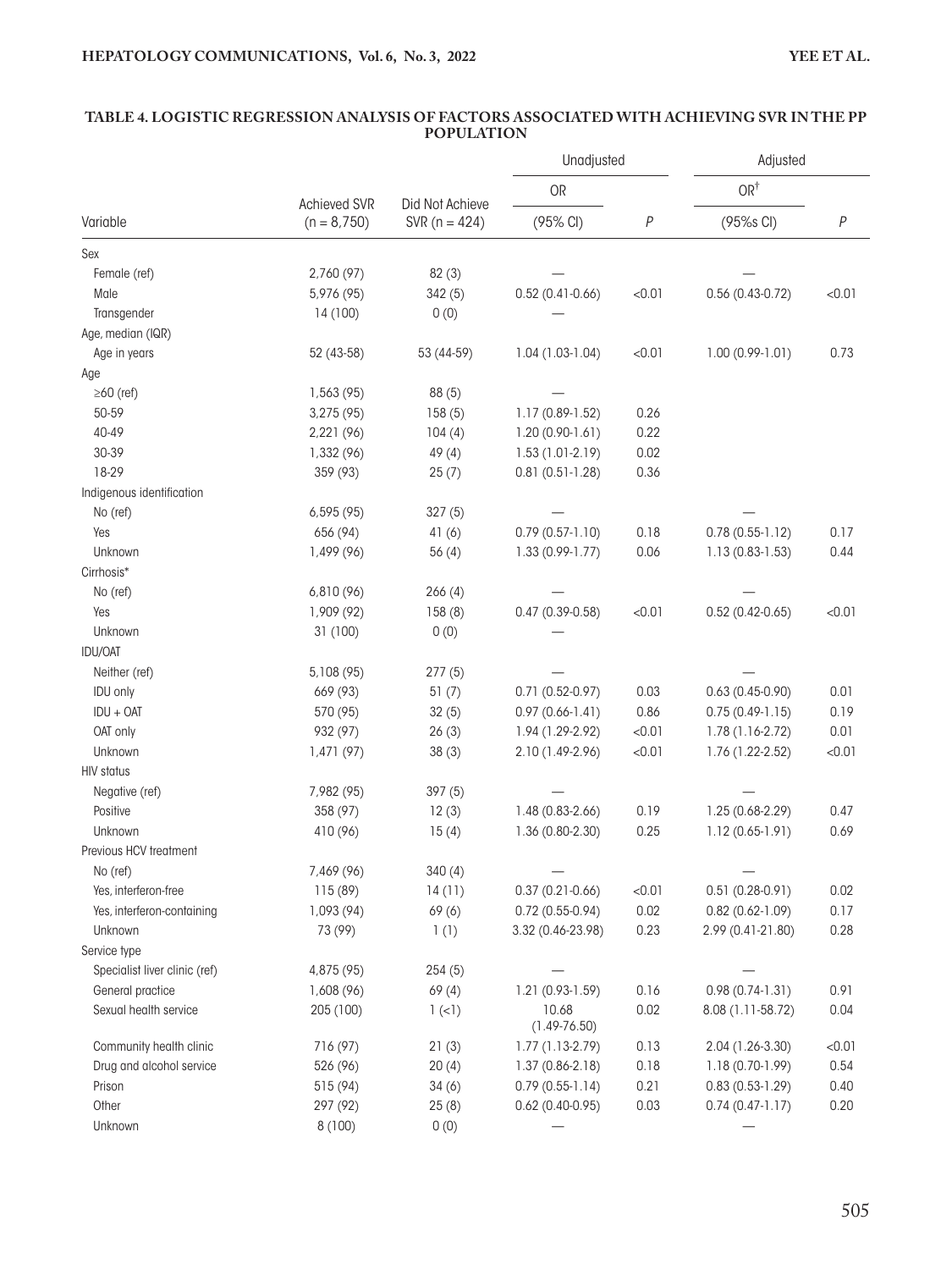|                                      |               |                 | Unadjusted        |        | Adjusted          |      |
|--------------------------------------|---------------|-----------------|-------------------|--------|-------------------|------|
|                                      | Achieved SVR  | Did Not Achieve | <b>OR</b>         |        | OR <sup>†</sup>   |      |
| Variable                             | $(n = 8.750)$ | SVR $(n = 424)$ | (95% CI)          | P      | (95%s CI)         | P    |
| Location of health service provision |               |                 |                   |        |                   |      |
| Major city                           | 5,689 (96)    | 245(4)          |                   |        |                   |      |
| Regional or remote                   | 3,240(94)     | 179(6)          | $0.74(0.60-0.90)$ | < 0.01 | $0.87(0.70-1.08)$ | 0.21 |
| Year of treatment initiation         |               |                 |                   |        |                   |      |
| $2016$ (ref)                         | 4,654 (96)    | 213(4)          |                   |        |                   |      |
| 2017                                 | 2,457(95)     | 118(4)          | $0.95(0.76-1.20)$ | 0.68   | $0.96(0.76-1.22)$ | 0.74 |
| 2018                                 | 1,277(95)     | 71(5)           | $0.82(0.62-1.08)$ | 0.17   | $0.87(0.65-1.17)$ | 0.36 |
| 2019                                 | 362 (94)      | 22(6)           | $0.75(0.48-1.18)$ | 0.22   | $0.85(0.53-1.36)$ | 0.50 |

**TABLE 4.** *Continued*

Note: Data are presented as n (%) unless otherwise specified.

\*Determined by any method.

 $\tau_{\rm n}$  = 9,121.

Abbreviation: OR, odds ratio.

Australia. Despite these efforts, the absolute numbers of general practitioners prescribing in Australia has plateaued, and may compromise the goal of HCV elimination by 2030.<sup>(19)</sup> Complex barriers to DAA prescribing have been identified by primary care practitioners including lack of knowledge, perceptions of HCV as a specialist area, and people with HCV being perceived as a challenge to manage.<sup>(25,26)</sup> Further work needs to be done to improve knowledge and awareness of HCV diagnosis and treatment in general practice.

Although there were demographic, clinical, and behavioral factors associated with achieving SVR, high effectiveness was consistently observed across key subpopulations. Although we were unable to distinguish between compensated and decompensated cirrhosis in the REACH-C cohort, the association of cirrhosis with treatment failure is consistent with previous reports. Findings from a pooled analysis of clinical practice cohorts across North America and Europe treated with sofosbuvir/velpatasvir  $(n = 5,552)$ reported that those with compensated cirrhosis were 3 times more likely (odds ratio = 2.53) not to achieve SVR than those without cirrhosis.<sup>(27)</sup> Decompensated cirrhosis has been similarly described as a negative predictor of SVR in other international cohorts.<sup>(28-30)</sup> The observation that IDU reduced response to treatment in REACH-C has been previously described by the HCV-HIV Transatlantic Research Network, a cohort of people with HCV-HIV coinfection.<sup>(31)</sup> In the present study, OAT in combination with IDU appeared to be protective, as SVR was not reduced

in this subgroup. Additionally, OAT in the absence of IDU was associated with higher treatment effectiveness, suggesting a more stable population and highlighting a valuable role of OAT programs and drug health services among people who inject drugs. It should be noted that as REACH-C did not capture treatment adherence, its interaction with SVR in these populations is unclear. Despite statistical differences in SVR when comparing some subpopulations, the differences are generally small (e.g., 95% in men vs. 97% in women) and unlikely to be clinically relevant, given the universally high response.

Although DAAs are proven to be highly efficacious, loss to follow-up usually exceeds virological failure and has the potential to impact real-world effectiveness. Overall, 15% of the REACH-C cohort were lost to follow-up, although the proportion varied significantly across a range of demographic, clinical, and behavioral factors. The retrospective British Columbia Hepatitis Testers Cohort  $(n = 4,144)$  reported lower loss to follow-up (10%) among genotype 1 and 3 infected individuals,  $(32)$  in contrast to higher loss to follow-up (31%) in people receiving sofosbuvir-based regimens in Georgia. Loss to follow-up in real-world studies is typically higher than in clinical trials, as trial participants are often highly selected and less likely to have high-risk injecting behaviors, mental health disorders, unstable housing, or incarceration.<sup> $(22,33,34)$ </sup> The comparison of loss to follow-up across real-world cohorts is challenging due to high variability in definitions, and analyses generally focus on specific treatment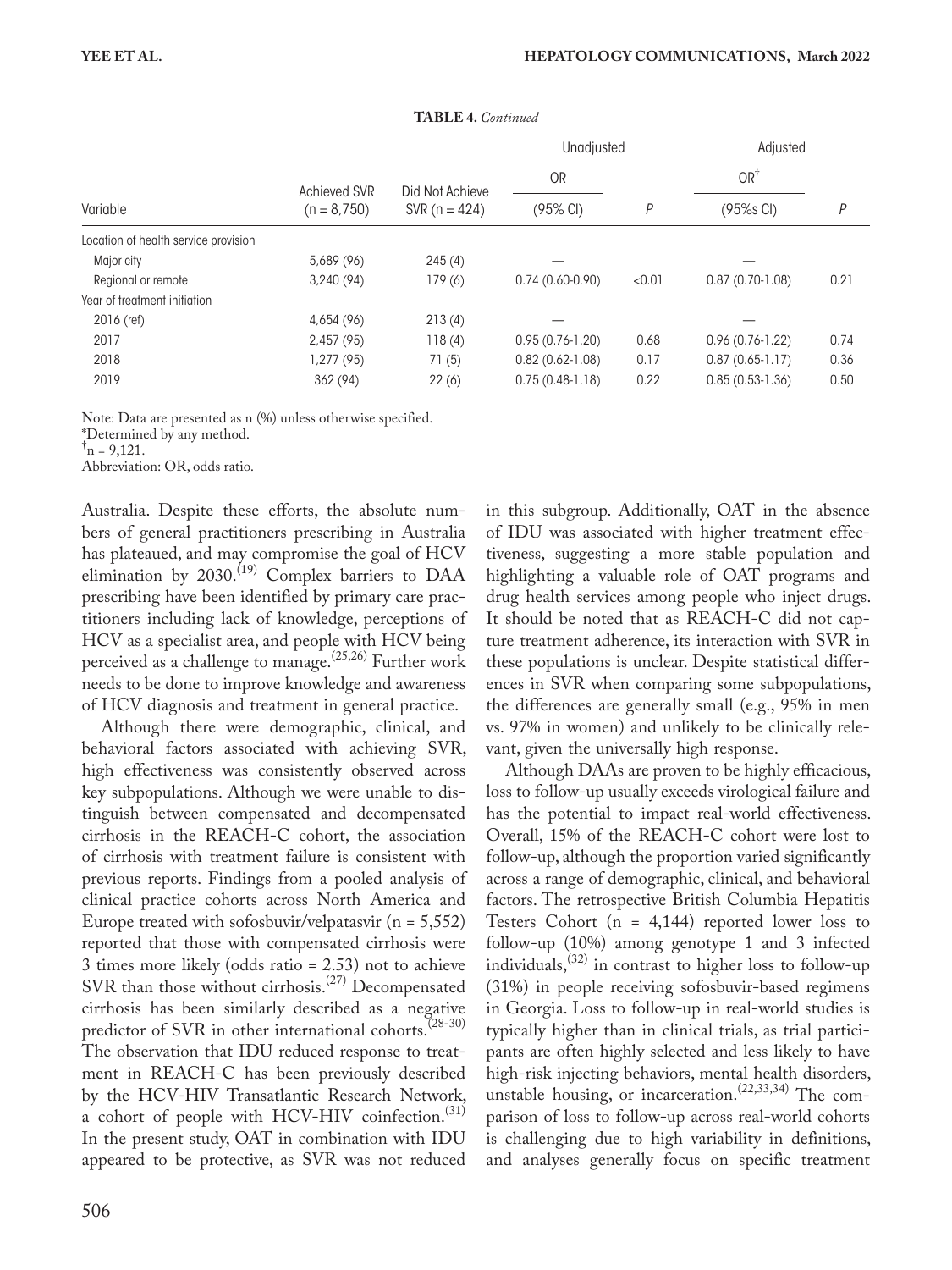#### **TABLE 5. LOGISTIC REGRESSION ANALYSIS OF FACTORS ASSOCIATED WITH LOSS TO FOLLOW-UP**

|                                         |                |                         | Unadjusted          |        | Adjusted            |        |
|-----------------------------------------|----------------|-------------------------|---------------------|--------|---------------------|--------|
|                                         | Attended SVR12 | Did Not<br>Attend SVR12 | OR                  |        | OR <sup>†</sup>     |        |
| Variable                                | $(n = 9, 174)$ | $(n = 1,669)$           | (95% CI)            | P      | (95% CI)            | $\,P$  |
| Sex                                     |                |                         |                     |        |                     |        |
| Female (ref)                            | 2,842 (85)     | 499 (15)                |                     |        |                     |        |
| Male                                    | 6,318(84)      | 1,166(16)               | $1.01(0.89-1.13)$   | 0.09   | 1.06 (0.93-1.20)    | 0.38   |
| Transgender                             | 14(78)         | 4(22)                   | 1.42 (0.45-4.56)    | 0.55   | $1.28(0.40-4.16)$   | 0.68   |
| Age, median (IQR)                       |                |                         |                     |        |                     |        |
| Age in years                            | 52 (43-58)     | 45 (38-54)              | 0.96 (0.96-0.97)    | < 0.01 | $0.97(0.97-0.98)$   | < 0.01 |
| Age                                     |                |                         |                     |        |                     |        |
| $\geq 60$ (ref)                         | 1651 (92)      | 148(8)                  |                     |        |                     |        |
| 50-59                                   | 3433 (89)      | 445 (11)                | $1.42(1.17-1.74)$   | < 0.01 |                     |        |
| 40-49                                   | 2,325 (81)     | 531 (19)                | 2.43 (1.99-2.97)    | < 0.01 |                     |        |
| 30-39                                   | 1,381(77)      | 419 (23)                | 3.25 (2.64-4.02)    | < 0.01 |                     |        |
| 18-29                                   | 384 (75)       | 126(25)                 | $3.45(2.60-4.56)$   | < 0.01 |                     |        |
| Indigenous identification               |                |                         |                     |        |                     |        |
| No (ref)                                | 6,922 (86)     | 1,174(15)               |                     |        |                     |        |
| Yes                                     | 697 (76)       | 218 (24)                | 1.70 (1.42-2.03)    | < 0.01 | $1.21(1.00-1.46)$   | 0.05   |
| Unknown                                 | 1555 (85)      | 277(15)                 | $1.19(0.97-1.41)$   | 0.09   | $1.04(0.86-1.26)$   | 0.69   |
| Cirrhosis*                              |                |                         |                     |        |                     |        |
| No (ref)                                | 7,076 (84)     | 1,362 (16)              |                     |        |                     |        |
| Yes                                     | 2,067 (88)     | 286 (12)                | $0.81(0.70-0.94)$   | < 0.01 | $1.04(0.89-1.22)$   | 0.60   |
| Unknown                                 | 31(60)         | 21(40)                  | 2.48 (1.37-4.47)    | < 0.01 | 1.38 (0.75-2.55)    | 0.31   |
| <b>IDU/OST</b>                          |                |                         |                     |        |                     |        |
| Neither (ref)                           | 5,285 (89)     | 689 (11)                |                     |        |                     |        |
| <b>IDU</b> only                         | 720 (73)       | 264 (27)                | 2.52 (2.10-3.02)    | < 0.01 | 1.76 (1.45-2.14)    | < 0.01 |
| $IDU + OAT$                             | 602 (77)       | 184 (23)                | 2.02 (1.63-2.51)    | < 0.01 | $1.44(1.15-1.80)$   | < 0.01 |
| OAT only                                | 958 (83)       | 193 (17)                | 1.52 (1.26-1.84)    | < 0.01 | $1.39(1.14-1.70)$   | < 0.01 |
| Unknown                                 | 1,509 (82)     | 339 (18)                | 1.98 (1.68-2.33)    | < 0.01 | 1.89 (1.59-2.25)    | < 0.01 |
| <b>HIV status</b>                       |                |                         |                     |        |                     |        |
| Negative (ref)                          | 8,379 (85)     | 1,523(15)               |                     |        |                     |        |
| Positive                                | 370 (93)       | 28(7)                   | $0.38(0.25-0.59)$   | < 0.01 | $0.39(0.25-0.61)$   | < 0.01 |
| Unknown                                 | 425 (78)       | 118(22)                 | $1.50(1.17-1.89)$   | < 0.01 | $1.23(0.96 - 1.57)$ | 0.10   |
| Previous HCV treatment                  |                |                         |                     |        |                     |        |
| No (ref)                                | 7,809 (84)     | 1,520 (16)              |                     |        |                     |        |
| Yes - interferon-free                   | 129 (83)       | 27(17)                  | $0.95(0.62-1.47)$   | 0.82   | $0.66(0.42-1.05)$   | 0.08   |
| Yes - interferon-containing             | 1,162 (93)     | 87(7)                   | $0.42(0.33 - 0.52)$ | < 0.01 | $0.58(0.46 - 0.73)$ | < 0.01 |
| Unknown                                 | 74 (68)        | 35(32)                  | 1.54 (1.00-2.37)    | 0.05   | 1.18 (0.75-1.86)    | 0.48   |
| Service type                            |                |                         |                     |        |                     |        |
| Specialist liver clinic (ref)           | 5,129 (89)     | 633(11)                 |                     |        |                     |        |
| GP/SHS/CHC                              | 2,620 (80)     | 672 (20)                | 1.97 (1.35-2.88)    | < 0.01 | $1.39(0.95-2.03)$   | 0.09   |
| Drug and alcohol service                | 546 (80)       | 139 (20)                | $1.84(1.14-2.96)$   | 0.01   | 1.17 (0.72-1.90)    | 0.52   |
| Prison                                  | 549 (81)       | 130(19)                 | $1.62(0.92-2.87)$   | 0.10   | $0.59(0.34-1.05)$   | 0.08   |
| Other                                   | 322 (78)       | 91(22)                  | $2.44(1.43-4.14)$   | < 0.01 | $1.28(0.76-2.14)$   | 0.36   |
| Unknown                                 | 8(67)          | 4(33)                   | 3.82 (0.76-19.17)   | 0.10   | 3.02 (0.58-15.64)   | 0.19   |
| Location of health service<br>provision |                |                         |                     |        |                     |        |
| Major city (ref)                        | 5,934 (85)     | 1,011(15)               |                     |        |                     |        |
| Regional or remote                      | 3,240 (83)     | 658 (17)                | $1.31(0.93-1.83)$   | 0.12   | 1.37 (1.00-1.88)    | 0.05   |
|                                         |                |                         |                     |        |                     |        |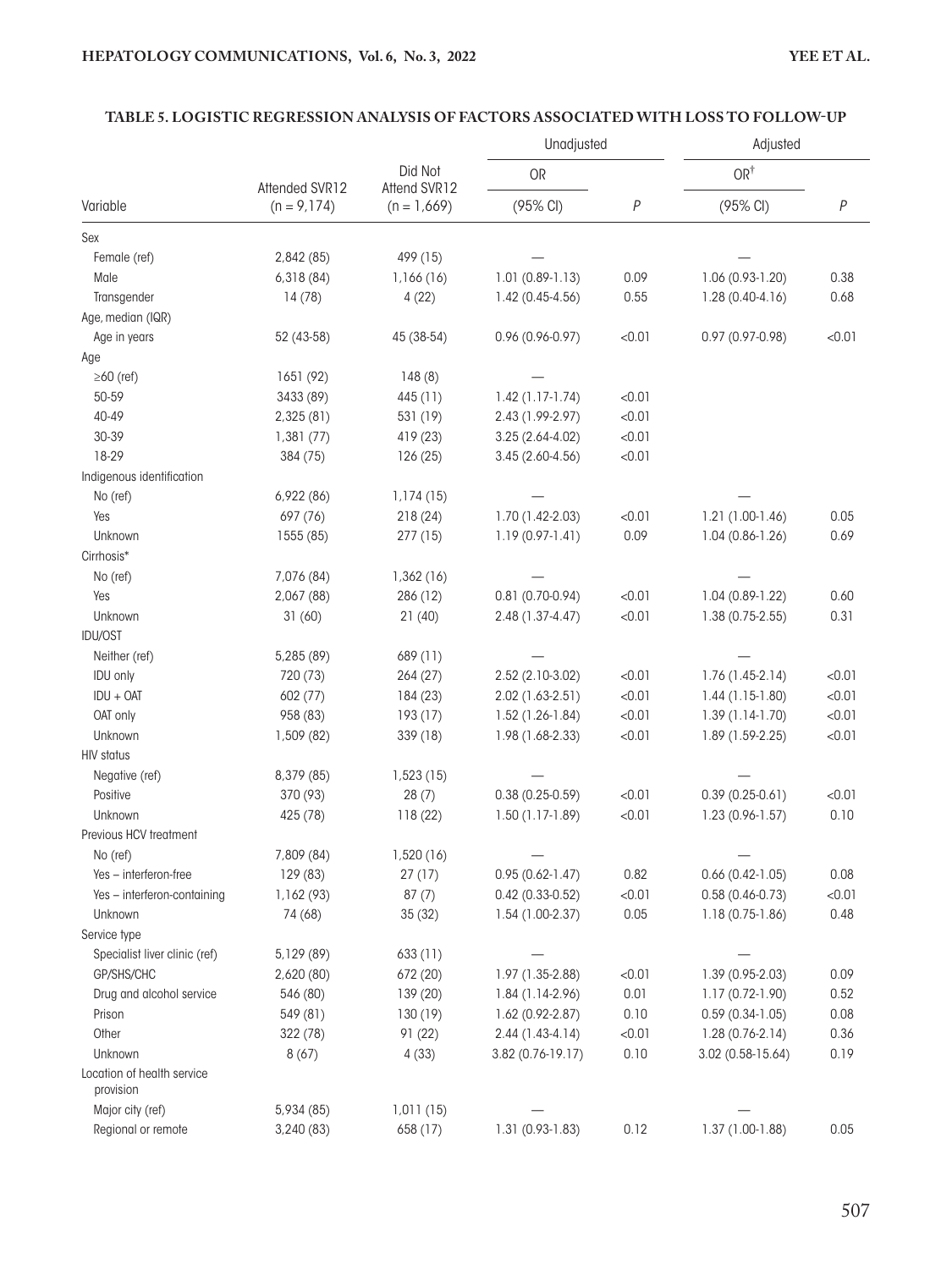|                              |                |                         | Unadjusted          |        | Adjusted          |        |
|------------------------------|----------------|-------------------------|---------------------|--------|-------------------|--------|
|                              | Attended SVR12 | Did Not<br>Attend SVR12 | OR                  |        | OR <sup>†</sup>   |        |
| Variable                     | $(n = 9, 174)$ | $(n = 1,669)$           | (95% CI)            | P      | (95% CI)          | D      |
| Year of treatment initiation |                |                         |                     |        |                   |        |
| $2016$ (ref)                 | 4,867 (91)     | 474 (9)                 |                     |        |                   |        |
| 2017                         | 2,575(83)      | 536 (17)                | $2.32(2.02 - 2.67)$ | < 0.01 | 2.16 (1.87-2.49)  | < 0.01 |
| 2018                         | 1,348 (74)     | 483 (26)                | $3.94(3.37 - 4.60)$ | < 0.01 | $3.63(3.09-4.27)$ | < 0.01 |
| 2019                         | 384 (69)       | 176 (31)                | 4.74 (3.80-5.90)    | < 0.01 | 4.49 (3.57-5.64)  | < 0.01 |

**TABLE 5.** *Continued*

Note: Data are presented as n (%) unless otherwise specified.

\*Determined by any method.

 $\dagger$ n=10,843.

Abbreviations: CHC, community health center; GP, general practice; SHS, sexual health service.

settings or regimens. Although it is probable that a large proportion of participants who were lost to follow-up achieved SVR, it is likely that some ceased or failed treatment, and virological failure remains undetected. Many patients who are lost to follow-up may eventually receive confirmation of cure testing, although in many cases this may be opportunistic at time of re-engagement with health services. With the high effectiveness of DAAs, loss to follow-up is of little concern in those who adhere to treatment. Further work is needed to identify how resources can be directed toward those who have ceased treatment and likely remain viremic. Higher proportions of missing SVR data among people with recent IDU is consistent with findings from previous real-world studies. A cohort from the Vancouver Infectious Disease Center, consisting of people with a history of IDU ( $n = 291$ ), found those who injected in the past 6 months were disproportionately represented in loss to follow-up.<sup>(35)</sup> Loss to follow-up in people who inject drugs is of particular concern, as it may mask early cessation of treatment or poor adherence, leading to treatment failure and ongoing injecting behavior that may increase likelihood of reinfection.<sup>(36)</sup> It may also lead to uncertainty over which treatment to use when the person represents with viremia, as reinfection and failure are often indistinguishable in this context. Reasons for increased loss to follow-up in this marginalized population are complex, reflecting the need for strategies to overcome barriers such as access to services, stigma, and lack of social and mental health support.<sup>(37,38)</sup> There may also be a small proportion who present for SVR testing but are unable to have blood taken due

to difficult venous  $\arccos$ .<sup>(39)</sup> This may be overcome by capillary fingerstick testing through dried blood spot collection or point-of-care HCV-RNA technologies such as GeneXpert. Point-of-care testing can provide results within 1 hour<sup>(40)</sup> and has demonstrated acceptability among people who inject drugs.  $(41,42)$  The integration of point-of-care testing in which people who inject drugs are already engaged, such as needle exchange programs, may enhance confirmation of cure and monitoring for reinfection.

The strongest predictor of loss to follow-up in REACH-C was year of treatment initiation, increasing over time. There are several factors likely contributing to this observation. First, although all participants were followed for a minimum of 12 months following treatment, those who initiated early were followed for a longer period of time and therefore had more opportunity to present for testing. Second, there may be some apathy toward SVR testing that has developed over time following observation of consistently high cure. Third, and likely most impactful, the characteristics of the population initiating treatment evolved over time to encompass more vulnerable groups, including those who are younger, indigenous, and with recent IDU. The initial wave of treatment initiations were largely older, stable patients engaged in care who had been "warehoused" awaiting DAAs. This group posed only a small risk to public health and HCV elimination compared to younger people with active IDU. The increasing representation of individuals with recent IDU in REACH-C is consistent with findings from the Australian Needle and Syringe Program Survey, which reported increasing uptake of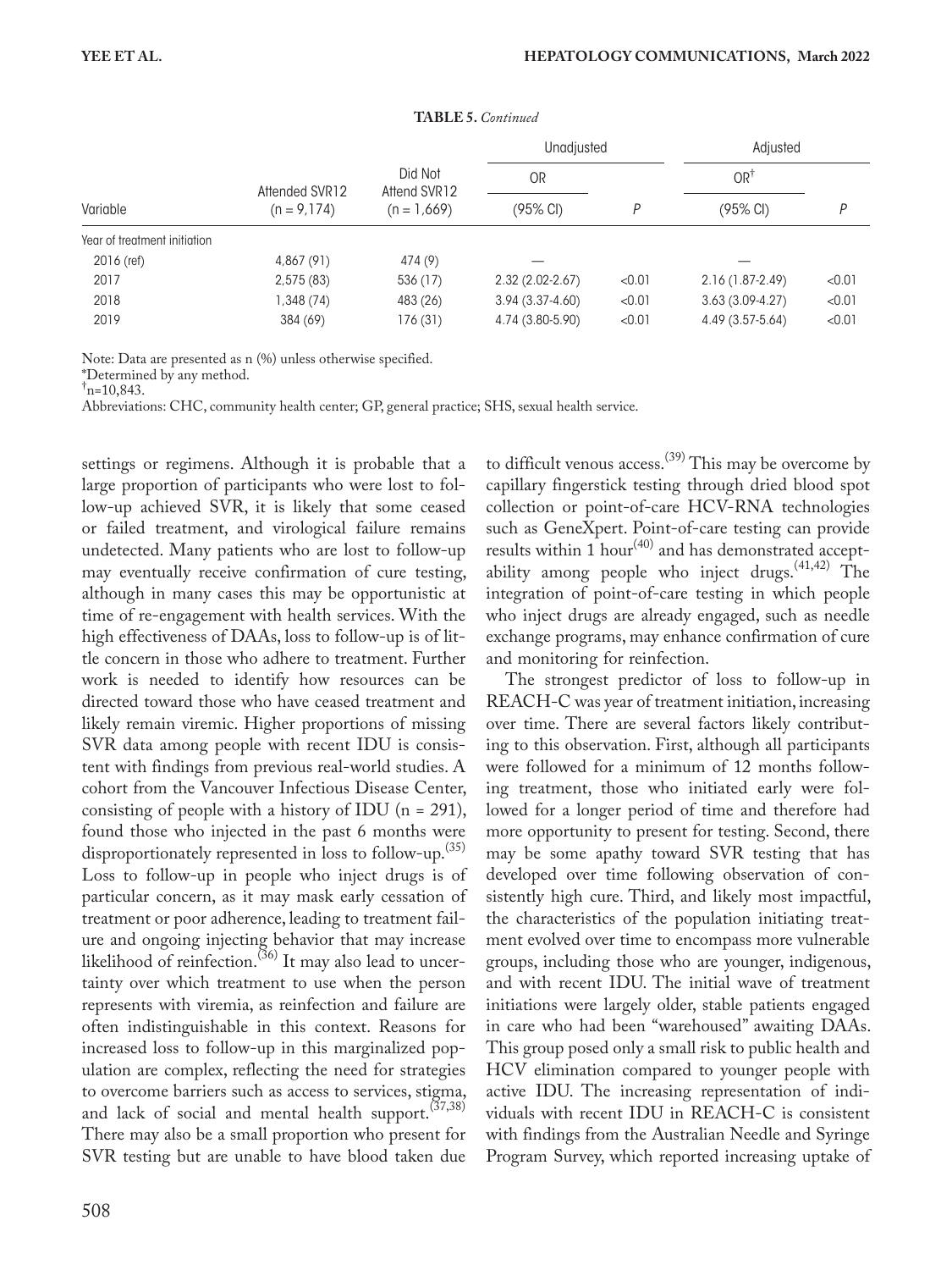HCV treatment in the prior 12 months among people who inject drugs (from 22% in 2016 to 44% in 2019).<sup>(22)</sup> The high efficacy of DAA therapy among those with recent IDU (93%) and increasing uptake correlates with a more than halving of HCV prevalence (51% in 2015 to 20% in 2018) and early evidence of declining national HCV incidence reported in Australia between 2015 and  $2018^{22,43}$  Despite the progress made in this marginalized population, we have demonstrated the challenge with maintaining engagement in follow-up care. Implementation of additional strategies, such as cultural competency for clinicians working with Indigenous populations, should be prospectively explored to counter loss to follow-up.

A major strength of REACH-C is the inclusion of diverse clinical services across all Australian jurisdictions and data collected on consecutive treatment initiations, incorporating a large sample representative of the wider Australian-treated population. Real-world observational cohorts have inherent limitations, including challenges with obtaining complete data. Routine documentation varied across centers, and retrospective extraction of characteristics for some participants (e.g., indigenous identification, IDU, and OAT) was not possible. There was no standardized follow-up after treatment completion, with each center using their own strategies to maintain engagement in care. Although attempts were made to locate HCV-RNA results collected through services outside the REACH-C network, it is possible that some participants categorized as loss to follow-up had subsequent testing at alternate clinical services, the results of which were not obtained. Furthermore, we did not systematically capture treatment adherence or alcohol consumption, which may confound factors associated with SVR. It should also be noted that most general practice treatment within REACH-C was initiated by high HCV caseload general practitioners who likely differ in their HCV knowledge to the average Australian general practitioner.

In summary, treatment response was high in a diverse population receiving care through a broad range of services following universal access to DAA therapy in Australia. Loss to follow-up presents a realworld challenge that may compromise HCV elimination, with younger people who inject drugs more likely to disengage from care following treatment. Evaluation and implementation of innovative strategies are required to retain people at risk of loss to follow-up in care.

*Acknowledgment:* The authors thank current and past researchers and staff for their contribution to research acknowledge the following members of the study group:

# **Appendix**

**Protocol Steering Committee:** David Iser (chair; Scope Gastroenterology, Melbourne, Australia), Gail Matthews (University of New South Wales [UNSW] Sydney, Sydney, Australia), Gregory Dore (UNSW Sydney, Sydney, Australia), Josh Hanson (Cairns and Hinterland Hospital and Health Service, Cairns, Australia), James O'Beirne (Sunshine Coast Hospital and Health Service, Sunshine Coast, Australia), Phillip Read (The Kirketon Road Center, Sydney, Australia), Anne Balcomb (Prince Street Medical Center, Orange, Australia), Joanne Carson (UNSW Sydney, Sydney, Australia), Jasmine Yee (UNSW Sydney, Sydney, Australia), and Philippa Marks (UNSW Sydney, Sydney, Australia).

**Coordinating Center:** Jasmine Yee (study coordinator), Joanne Carson (research assistant), Gail Matthews (coprincipal investigator), Gregory Dore (coprincipal investigator), Behzad Hajarizadeh (senior lecturer), Marianne Byrne (clinical trials manager), and Philippa Marks (clinical trials manager).

**Site Principal Investigators:** Jeffery Post (The Albion Center, Sydney, Australia), Joseph Doyle (The Alfred Hospital, Melbourne, Australia), Robert Batey (Alice Springs Hospital, Alice Springs, Australia), John Smart (Asquith Medical Center, Sydney, Australia), Olivia Dawson (Australasian Society for HIV, Viral Hepatitis and Sexual Health Medicine, Sydney, Australia), Sonja Hill (Australasian Society for HIV, Viral Hepatitis and Sexual Health Medicine, Sydney, Australia), Mark Douglas (Blacktown Hospital, Sydney, Australia), Marianne Martinello (Blacktown Hospital, Sydney, Australia), Mark Montebello (Brookvale Community Health Center, Sydney Australia; and Royal North Shore Community Health Center, Sydney, Australia), Patricia Collie (Bulgarr Ngaru Medical Aboriginal Corporation, Grafton, Australia; and Toormina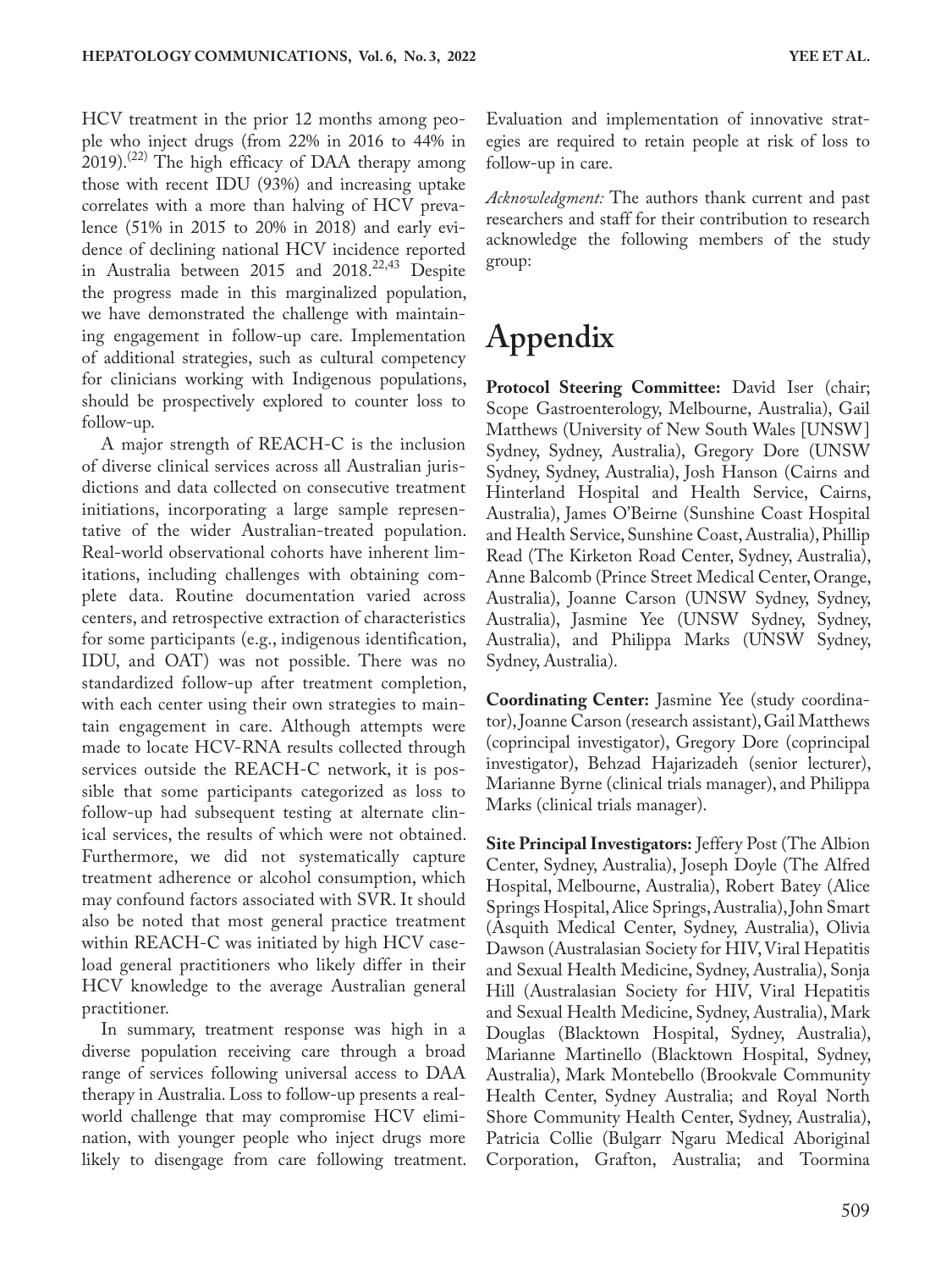Medical Center, Coffs Harbor, Australia), Richard Hallinan (The Byrne Surgery, Sydney, Australia), Josh Hanson (Cairns and Hinterland Hospital and Health Service, Cairns, Australia), Gail Snelgar (Dubbo Community Health Center, Dubbo, Australia), David Baker (East Sydney Doctors, Sydney, Australia), Sam Galhenage (Fiona Stanley Hospital, Perth, Australia), Tuck Meng Soo (Interchange General Practice, Canberra, Australia), Phillip Read (Kirketon Road Center, Sydney, Australia), Rohan Bopage (The Langton Center, Sydney, Australia), John Faros (The Langton Center, Sydney, Australia), Lucy Cooper (Matthew Talbot Hostel, Sydney, Australia), Anne Balcomb (Prince Street Medical Center, Orange, Australia), Renjy Nelson (The Queen Elizabeth Hospital, Adelaide, Australia), David Shaw (Royal Adelaide Hospital, Adelaide, Australia), Jane Davies (Royal Darwin Hospital, Darwin, Australia), Mark Wilson (Royal Hobart Hospital, Hobart, Australia), David Iser (Scope Gastroenterology, Melbourne, Australia), William Pratt (Shoalhaven District Memorial Hospital, Shoalhaven, Australia), Stephen Hinton (St. John of God Hospital, Bunbury, Australia), Gregory Dore (St Vincent's Hospital, Sydney, Australia), James O'Beirne (Sunshine Coast University Hospital, Sunshine Coast, Australia), Amanda Wade (University Hospital Geelong, Geelong, Australia), Helen Van Gessel (Western Australia Country Health Service, Albany, Australia), Leonie Davidson (Western Australia Country Health Service, Broome, Australia) Miranda Dibdin (Western Australia Country Health Service, Broome, Australia), and Micaela Lucas (Wollongong Hospital, Wollongong, Australia).

**Site Coordinators:** Raghib Ahmad (The Albion Center, Sydney, Australia), Denise Smith (The Albion Center, Sydney, Australia), Khim Tan (Alice Springs Hospital, Alice Springs, Australia), Christine Roder (The Alfred Hospital, Melbourne, Australia; and University Hospital Geelong, Geelong, Australia), Brendan Harney (The Alfred Hospital, Melbourne, Australia), Susan Holdaway (Blacktown Hospital, Sydney, Australia), Jayde Walsh (Brookvale Community Health Center, Sydney Australia), Penny Fox (Cairns and Hinterland Hospital and Health Service, Cairns, Australia), Roshanak Mousavi (East Sydney Doctors, Sydney, Australia), Wendy Lam (Fiona Stanley Hospital, Perth, Australia), Rupa Pudasaini Dahal (Fiona Stanley Hospital, Perth, Australia), Philip Habel (Interchange General Practice, Canberra, Australia), Rosie Gilliver (Kirketon Road Center, Sydney, Australia), Edmund

Silins (Kirketon Road Centre, Sydney, Australia), Jessica Ackerman (The Langton Center, Sydney, Australia), Rachel Deacon (The Langton Center, Sydney, Australia), Edmund Hall (The Langton Center, Sydney, Australia), Arlene Everson (Matthew Talbot Hostel, Sydney, Australia), Margery Milner (The Queen Elizabeth Hospital, Adelaide, Australia), Catherine Ferguson (Royal Adelaide Hospital, Adelaide, Australia), Jaclyn Tate-Baker (Royal Darwin Hospital, Darwin, Australia), Jane Bradshaw (Royal Hobart Hospital, Hobart, Australia), Gai Duncan (Royal North Shore Community Health Center, Sydney Australia), Gilbert Baluran (Royal North Shore Community Health Center, Sydney Australia), Belinda Watson (Shoalhaven District Memorial Hospital, Shoalhaven, Australia), Camilla Hey (St. John of God Hospital, Bunbury, Australia), Rebecca Hickey (St. Vincent's Hospital, Sydney, Australia), Clare Orme (Sunshine Coast University Hospital, Sunshine Coast, Australia), and Silvie Miczkova (Western Australia Country Health Service, Albany, Australia).

### **REFERENCES**

- 1) The Kirby Institute. Annual Surveillance Report of HIV, viral hepatitis, STIs 2016. Kensington, NSW, Australia: The Kirby Institute; 2016, 63, 65, 122. [https://kirby.unsw.edu.au/sites/defau](https://kirby.unsw.edu.au/sites/default/files/kirby/report/SERP_Annual-Surveillance-Report-2016_UPD170627.pdf) [lt/files/kirby/report/SERP\\_Annual-Surveillance-Report-2016\\_](https://kirby.unsw.edu.au/sites/default/files/kirby/report/SERP_Annual-Surveillance-Report-2016_UPD170627.pdf) [UPD170627.pdf.](https://kirby.unsw.edu.au/sites/default/files/kirby/report/SERP_Annual-Surveillance-Report-2016_UPD170627.pdf) Accessed 15 April 2020.
- 2) Ward RP, Kugelmas M. Using pegylated interferon and ribavirin to treat patients with chronic hepatitis C. Am Fam Physician 2005;72:655-662.
- 3) Dore GJ, Hajarizadeh B. Elimination of hepatitis C virus in Australia: laying the foundation. Infect Dis Clin North Am 2018;32:269-279.
- 4) Australian Government Department of Health. National Hepatitis C Testing Policy. Sydney, Australia; 2020. [http://testi](http://testingportal.ashm.org.au/files/National_Hepatitis_C_Testing_Policy_Oct2020.pdf) [ngportal.ashm.org.au/files/National\\_Hepatitis\\_C\\_Testing\\_](http://testingportal.ashm.org.au/files/National_Hepatitis_C_Testing_Policy_Oct2020.pdf) [Policy\\_Oct2020.pdf](http://testingportal.ashm.org.au/files/National_Hepatitis_C_Testing_Policy_Oct2020.pdf). Accessed 12 April 2021.
- 5) Razali K, Thein HH, Bell J, Cooper-Stanbury M, Dolan K, Dore G, et al. Modelling the hepatitis C virus epidemic in Australia. Drug Alcohol Depend 2007;91:228-235.
- 6) Hajarizadeh B, Grebely J, Matthews GV, Martinello M, Dore GJ. Uptake of direct-acting antiviral treatment for chronic hepatitis C in Australia. J Viral Hepat 2018;25:640-648.
- 7) Dore GJ, Feld JJ. Hepatitis C virus therapeutic development: in pursuit of "perfectovir." Clin Infect Dis 2015;60:1829-1836.
- 8) Falade-Nwulia O, Suarez-Cuervo C, Nelson DR, Fried MW, Segal JB, Sulkowski MS. Oral direct-acting agent therapy for hepatitis c virus infection: a systematic review. Ann Intern Med 2017;166:637-648.
- Ji F, Yeo YH, Wei MT, Ogawa E, Enomoto M, Lee DH, et al. Sustained virologic response to direct-acting antiviral therapy in patients with chronic hepatitis C and hepatocellular carcinoma: a systematic review and meta-analysis. J Hepatol 2019;71:473-485.
- 10) Haridy J, Wigg A, Muller K, Ramachandran J, Tilley E, Waddell V, et al. Real-world outcomes of unrestricted direct-acting antiviral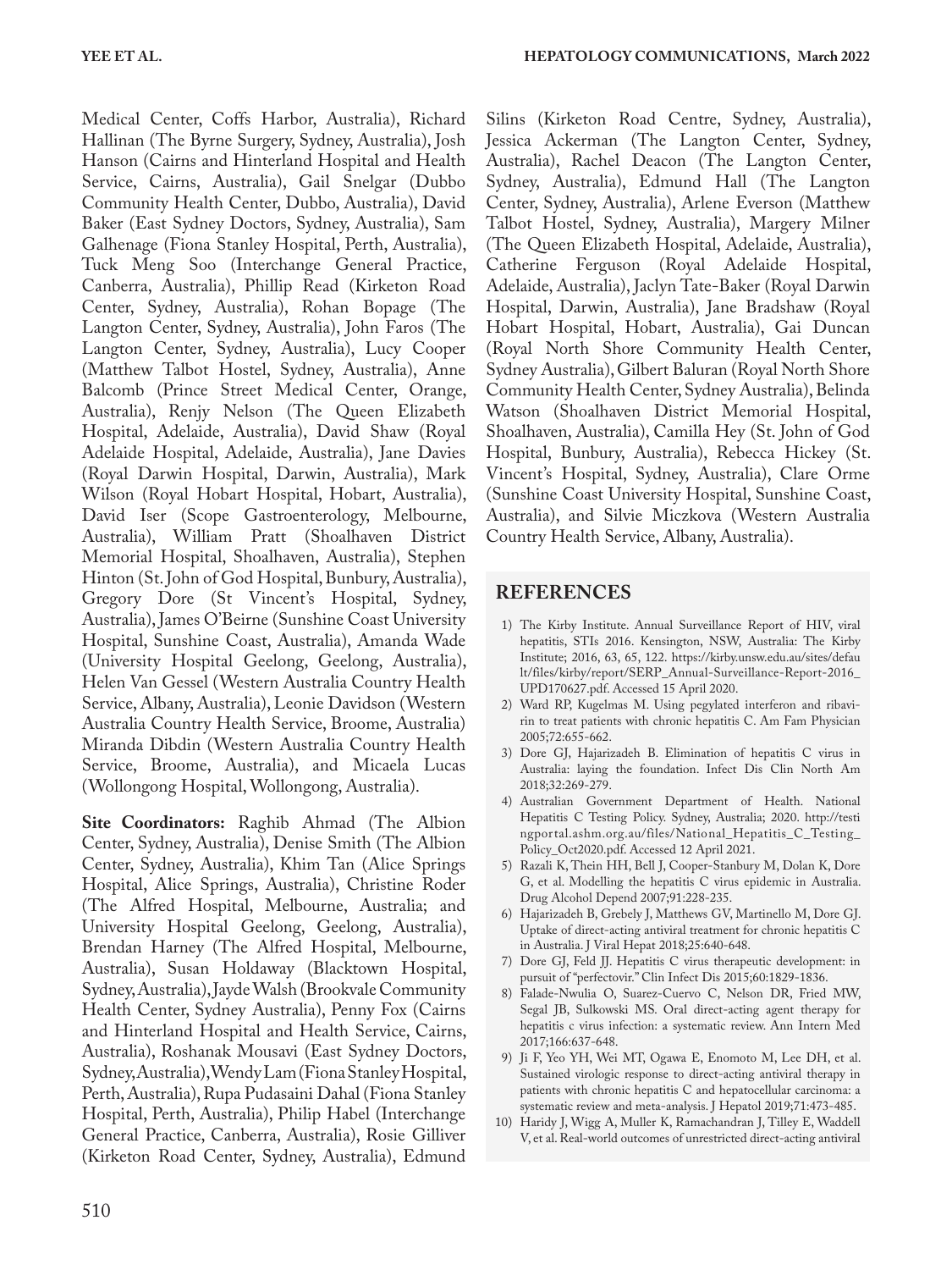treatment for hepatitis C in Australia: the South Australian statewide experience. J Viral Hepat 2018;25:1287-1297.

- 11) Haridy J, Iyngkaran G, Nicoll A, Muller K, Wilson M, Wigg A, et al. Outcomes of community-based hepatitis C treatment by general practitioners and nurses in Australia via remote specialist consultation. Intern Med J 2020 Sep 6. [https://doi.org/10.1111/](https://doi.org/10.1111/imj.15037) [imj.15037.](https://doi.org/10.1111/imj.15037) [Epub ahead of print]
- 12) Lee A, Hanson J, Fox P, Spice G, Russell D, Boyd P. A decentralised, multidisciplinary model of care facilitates treatment of hepatitis C in regional Australia. J Virus Erad 2018;4:160-164.
- 13) Bartlett SR, Fox P, Cabatingan H, Jaros A, Gorton C, Lewis R, et al. Demonstration of near-elimination of hepatitis C virus among a prison population: the Lotus Glen Correctional Centre Hepatitis C Treatment Project. Clin Infect Dis 2018;67:460-463.
- 14) Read P, Lothian R, Chronister K, Gilliver R, Kearley J, Dore GJ, et al. Delivering direct acting antiviral therapy for hepatitis C to highly marginalised and current drug injecting populations in a targeted primary health care setting. Int J Drug Policy 2017;47:209-215.
- 15) White L, Azzam A, Burrage L, Orme C, Kay B, Higgins S, et al. Facilitating treatment of HCV in primary care in regional Australia: closing the access gap. Frontline Gastroenterol 2019;10:210-216.
- 16) Williams J, Lucarelli N, Nicoll A, Lubel J. Real-world Australian data reflect very high sustained virologic response at 12 weeks with direct acting antiviral therapy for hepatitis C and suggests highly achievable even in those without an end-of-treatment response. Intern Med J 2019;49:666-669.
- 17) Tsertsvadze T, Gamkrelidze A, Nasrullah M, Sharvadze L, Morgan J, Shadaker S, et al. Treatment outcomes of patients with chronic hepatitis C receiving sofosbuvir-based combination therapy within national hepatitis C elimination program in the country of Georgia. BMC Infect Dis 2020;20:1-7.
- 18) Australian Government Department of Health General Statement for Drugs for the Treatment of Hepatitis C. Pharm Benefits Scheme. 2017. [https://www.pbs.gov.au/healthpro/expla](https://www.pbs.gov.au/healthpro/explanatory-notes/general-statement-pdf/General-Statement-for-Drugs-for-the-Treatment-of-Hepatitis-C.pdf) [natory-notes/general-statement-pdf/General-Statement-for-](https://www.pbs.gov.au/healthpro/explanatory-notes/general-statement-pdf/General-Statement-for-Drugs-for-the-Treatment-of-Hepatitis-C.pdf)[Drugs-for-the-Treatment-of-Hepatitis-C.pdf](https://www.pbs.gov.au/healthpro/explanatory-notes/general-statement-pdf/General-Statement-for-Drugs-for-the-Treatment-of-Hepatitis-C.pdf). Accessed 15 April 2020.
- 19) The Kirby Institute. Monitoring hepatitis C treatment uptake in Australia. Sydney, UNSW, Australia: The Kirby Institute; 2019:1- 11. [https://kirby.unsw.edu.au/sites/default/files/kirby/report/](https://kirby.unsw.edu.au/sites/default/files/kirby/report/Monitoring-hep-C-treatment-uptake-in-Australia_Iss10-JUN19.pdf) [Monitoring-hep-C-treatment-uptake-in-Australia\\_Iss10-JUN19.](https://kirby.unsw.edu.au/sites/default/files/kirby/report/Monitoring-hep-C-treatment-uptake-in-Australia_Iss10-JUN19.pdf) [pdf.](https://kirby.unsw.edu.au/sites/default/files/kirby/report/Monitoring-hep-C-treatment-uptake-in-Australia_Iss10-JUN19.pdf) Accessed 23 March 2020.
- 20) Razavi H, Sanchez Gonzalez Y, Yuen C, Cornberg M. Global timing of hepatitis C virus elimination in high-income countries. Liver Int 2020;40:522-529.
- 21) Martinello M, Yee J, Bartlett SR, Read P, Baker D, Post JJ, et al. Moving towards hepatitis C microelimination among people living with human immunodeficiency virus in Australia: the CEASE Study. Clin Infect Dis 2020;71:1502-1510.
- 22) Heard S, Iverson J, Geddes L, Maher L. Australian needle and syringe program survey 25 year national data report 1995-2019. Sydney, Australia; 2020. [https://kirby.unsw.edu.au/sites/defau](https://kirby.unsw.edu.au/sites/default/files/kirby/report/ANSPS_25-Year-National-Data-Report-1995-2019.pdf) [lt/files/kirby/report/ANSPS\\_25-Year-National-Data-Report-](https://kirby.unsw.edu.au/sites/default/files/kirby/report/ANSPS_25-Year-National-Data-Report-1995-2019.pdf)[1995-2019.pdf](https://kirby.unsw.edu.au/sites/default/files/kirby/report/ANSPS_25-Year-National-Data-Report-1995-2019.pdf). Accessed 10 February 2021.
- 23) Australian Government Department of Health. Fifth National Hepatitis C Strategy 2018-2022. [https://www1.health.gov.au/](https://www1.health.gov.au/internet/main/publishing.nsf/Content/ohp-bbvs-1/$File/Hep-C-Fifth-Nat-Strategy-2018-22.pdf) [internet/main/publishing.nsf/Content/ohp-bbvs-1/](https://www1.health.gov.au/internet/main/publishing.nsf/Content/ohp-bbvs-1/$File/Hep-C-Fifth-Nat-Strategy-2018-22.pdf)\$File/Hep-C-[Fifth-Nat-Strategy-2018-22.pdf](https://www1.health.gov.au/internet/main/publishing.nsf/Content/ohp-bbvs-1/$File/Hep-C-Fifth-Nat-Strategy-2018-22.pdf). Accessed 15 April 2020.
- 24) The Kirby Institute. REACH-C Online Specialist Consultation. 2016. <https://reach-c.ashm.org.au/about-the-project/>. Accessed 17 April 2020.
- 25) Pourmarzi D, Smirnov A, Hall L, Thompson H, FitzGerald G, Rahman T. Enablers and barriers for the provision of

community-based HCV treatment: a case study of a real-world practice. J Viral Hepat 2020;27:484-496.

- 26) Marshall AD, Grebely J, Dore GJ, Treloar C. Barriers and facilitators to engaging in hepatitis C management and DAA therapy among general practitioners and drug and alcohol specialists—the practitioner experience. Drug Alcohol Depend 2020;206:107705.
- 27) Mangia A, Milligan S, Khalili M, Fagiuoli S, Shafran SD, Carrat F, et al. Global real-world evidence of sofosbuvir/velpatasvir as simple, effective HCV treatment: analysis of 5552 patients from 12 cohorts. Liver Int 2020;40:1841-1852.
- 28) Welzel TM, Nelson DR, Morelli G, Di Bisceglie A, Reddy RK, Kuo A, et al. Effectiveness and safety of sofosbuvir plus ribavirin for the treatment of HCV genotype 2 infection: results of the real-world, clinical practice HCV-TARGET study. Gut 2017;66:1844-1852.
- 29) Sulkowski MS, Vargas HE, Di Bisceglie AM, Kuo A, Reddy KR, Lim JK, et al. Effectiveness of simeprevir plus sofosbuvir, with or without ribavirin, in real-world patients with HCV genotype 1 infection. Gastroenterology 2016;150:419-429.
- 30) Yek C, de la Flor C, Marshall J, Zoellner C, Thompson G, Quirk L, et al. Effectiveness of direct-acting antiviral therapy for hepatitis C in difficult-to-treat patients in a safety-net health system: a retrospective cohort study. BMC Med 2017;15:1-8.
- 31) Cachay ER, Mena A, Morano L, Benitez L, Maida I, Ballard C, et al. Predictors of hepatitis C treatment failure after using directacting antivirals in people living with human immunodeficiency virus. Open Forum Infect Dis 2019;6:1-9.
- 32) Darvishian M, Wong S, Binka M, Yu A, Ramji A, Yoshida EM, et al. Loss to follow-up: a significant barrier in the treatment cascade with direct-acting therapies. J Viral Hepat 2020;27:243-260.
- 33) Bao Y, Larney S, Peacock A, Colledge S, Grebely J, Hickman M, et al. Prevalence of HIV, HCV and HBV infection and sociodemographic characteristics of people who inject drugs in China: a systematic review and meta-analysis. Int J Drug Policy 2019;70:87-93.
- 34) Degenhardt L, Peacock A, Colledge S, Leung J, Grebely J, Vickerman P, et al. Global prevalence of injecting drug use and sociodemographic characteristics and prevalence of HIV, HBV, and HCV in people who inject drugs: a multistage systematic review. Lancet Glob Heal 2017;5:e1192-e1207.
- 35) Alimohammadi A, Holeksa J, Thiam A, Truong D, Conway B. Real-world efficacy of direct-acting antiviral therapy for HCV infection affecting people who inject drugs delivered in a multidisciplinary setting. Open Forum Infect Dis 2018;5:ofy120.
- 36) Simmons B, Saleem J, Hill A, Riley RD, Cooke GS. Risk of late relapse or reinfection with hepatitis C virus after achieving a sustained virological response: a systematic review and meta-analysis. Clin Infect Dis 2015;62:683-694.
- 37) Bajis S, Dore GJ, Hajarizadeh B, Cunningham EB, Maher L, Grebely J. Interventions to enhance testing, linkage to care and treatment uptake for hepatitis C virus infection among people who inject drugs: a systematic review. Int J Drug Policy 2017;47:34-46.
- 38) Ingiliz P, Wehmeyer MH, Boesecke C, Schulze Zur Wiesch J, Schewe K, Lutz T, et al. Reinfection with the hepatitis C virus in men who have sex with men after successful treatment with direct-acting antivirals in Germany: current incidence rates, compared with rates during the interferon era. Clin Infect Dis 2020;71:1248-1254.
- 39) Day CA, White B, Thein HH, Doab A, Dore GJ, Bates A, et al. Experience of hepatitis C testing among injecting drug users in Sydney, Australia. AIDS Care Psychol Socio-Medical Asp AIDS/ HIV 2008;20:116-123.
- 40) Lamoury FMJ, Bajis S, Hajarizadeh B, Marshall AD, Martinello M, Ivanova E, et al. Evaluation of the Xpert HCV viral load finger-stick point-of-care assay. J Infect Dis 2018;217:1889-1896.